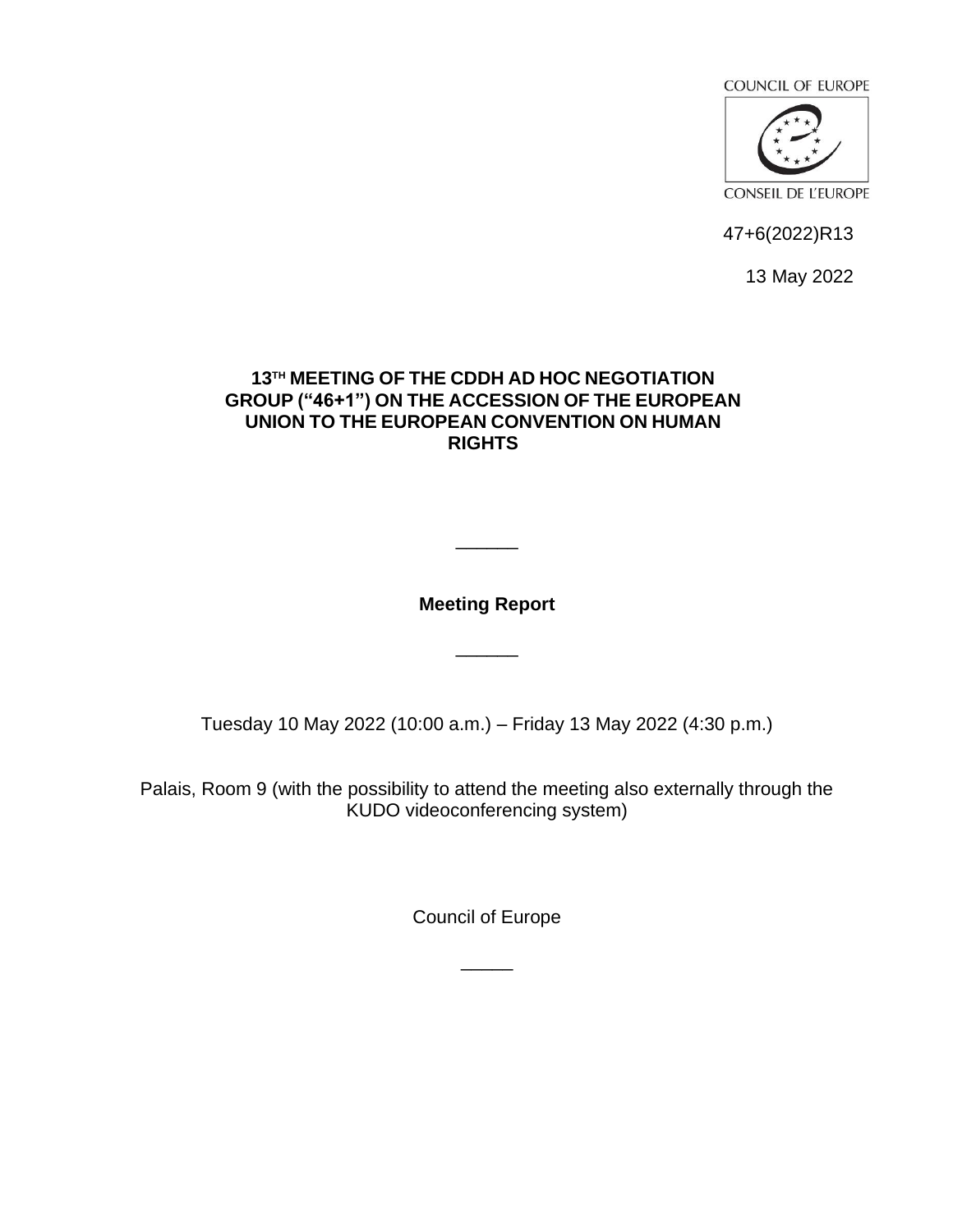1. The CDDH ad hoc negotiation group ("46+1 Group") on the accession of the European Union (EU) to the European Convention on Human Rights (ECHR) held its 13<sup>th</sup> meeting from 10 – 13 May 2022. Due to the COVID-pandemic, the meeting was held as a hybrid meeting. The list of participants is attached as Appendix II. The meeting was chaired from Strasbourg by Ms Tonje MEINICH (Norway).

# **Item 1: Opening of the meeting and adoption of the agenda**

2. The Chairperson opened the meeting. She thanked the former Secretary of the Group, Mr Matthias KLOTH, and its former assistant, Ms Evangelia VRATSIDA, who had recently taken up new functions, for their invaluable contributions to its work, and welcomed their respective successors, Mr David MILNER and Ms Sorina LECLER. The Group adopted the agenda without further changes (Appendix I).

3. The Chairperson recalled that the Russian Federation had tabled proposals at the  $12<sup>th</sup>$ meeting. She recalled that the Russian Federation had ceased to be a member of the Council of Europe on 16 March 2022 and no longer participated in the Group's work. The Group agreed that whilst these proposals remained, they would only be taken into consideration if a delegation wished to take inspiration from them.

## **Item 2: Discussion of proposals for the remaining issues in Basket 1 (the EU's specific mechanisms of the procedure before the European Court of Human Rights)**

4. The Secretariat presented revised proposals for the remaining issues in Basket 1 (see document 47+1(2022)18).

5. The Group examined and provisionally agreed on the proposal concerning article 3, paragraph 5a of the accession agreement concerning the termination of the co-respondent mechanism and on the corresponding paragraphs 58-59 of the explanatory report.

6. The Group examined the proposal concerning paragraphs 65-69 of the explanatory report, corresponding to article 3, paragraph 6 of the accession agreement concerning the prior involvement procedure.

7. One delegation reiterated its reservation concerning the prior involvement procedure, which was related to the risk that it would unduly delay the proceedings. The representative of the European Union recalled paragraph 69 of the explanatory report, which made clear that prior involvement should involve an accelerated procedure, allowing the CJEU to deliver its ruling quickly. He also explained that the need for the prior involvement procedure only arose where a domestic court had not previously made a preliminary reference to the CJEU, so, on balance, the overall length of the proceedings should not be affected by involving the CJEU at a later stage instead. When applying EU law, domestic courts formed part of the EU legal order, of which the highest court was the CJEU. The principle of subsidiarity in the Convention system implied that the highest court of the relevant legal order should have the opportunity to express itself before an issue is examined by the Court. One delegation proposed adding a sentence stating that "Insofar as possible, the EU will examine the need to initiate the prior involvement procedure at the same time as examining the need to trigger the corespondent mechanism", which would also help to expedite proceedings.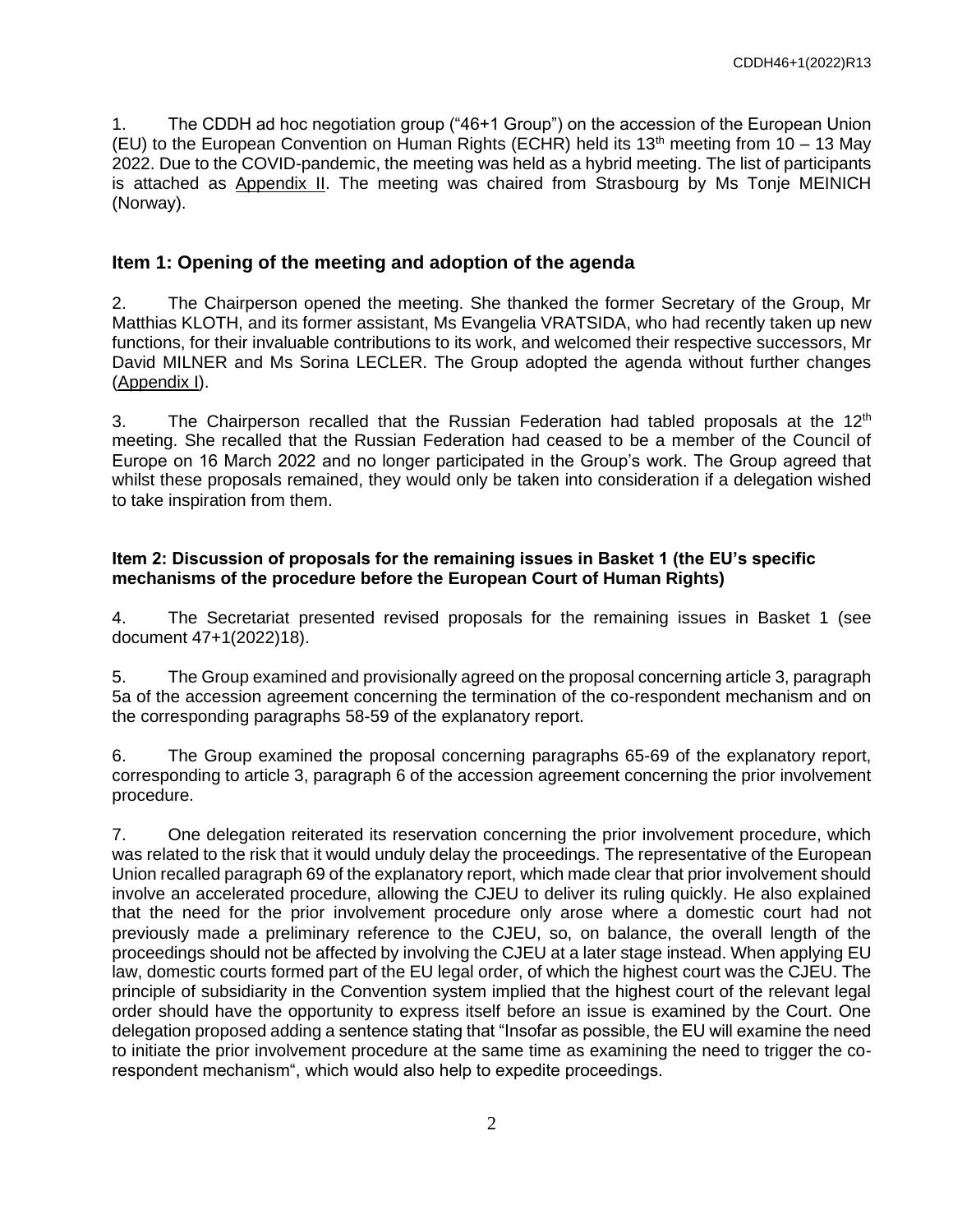8. The Group considered whether the proposal might more clearly distinguish between the triggering of the prior involvement procedure, and the prior involvement procedure as such.

9. Following the exchange of views with representatives of civil society (see below), the Group provisionally agreed to replace the words "the parties" with the words "all parties" in the final sentence of paragraph 66b of the explanatory report, concerning the opportunity to make observations to the CJEU under the prior involvement procedure.

10. On the basis of these discussions, the Group asked the Secretariat and any interested members of the Group to prepare a revised proposal for paragraphs 65-69 of the explanatory report corresponding to article 3, paragraph 6 of the accession agreement. The Group provisionally agreed on this revised proposal, as it appears in Appendix III.

11. The representative of the EU withdrew its proposal regarding article 3, paragraph 6, considering that the issue was now satisfactorily addressed through revised paragraphs 65-69 of the explanatory report.

12. The Group examined the proposal to delete the second limb of article 3, paragraph 7 on the joint responsibility of co-respondents for a violation established by a judgment of the Court, along with the corresponding text in paragraph 62 of the explanatory report. One delegation expressed a reservation, asking whether, if it was necessary to have provisions for both triggering and terminating the co-respondent mechanism, there should not be a similar approach to joint responsibility. Several delegations explained that joint responsibility described the situation of co-respondents with respect to a violation established by the Court. If at any stage of the proceedings the EU had given a reasoned assessment that the conditions for application of the co-respondent mechanism were no longer met, the Court would have terminated the mechanism under article 3, paragraph 5a. It was also recalled that this provision reflected the approach that had been taken to the co-respondent mechanism in the 2012 accession agreement, and that the approach has since changed significantly in response to Opinion 2/13, as reflected in the provisionally agreed text for article 3, paragraphs 5 and 5a. One delegation pointed out that if problems arose in relation to the responsibilities of co-respondents to execute a judgment, these would be a matter for the EU, the member State(s) concerned, and possibly the Committee of Ministers to address through the supervision process.

13. The Group agreed to one delegation's proposal to add at the end of paragraph 62 of the explanatory report, after the words "This is without prejudice to Article 2, paragraph 3 of this Agreement", the words "on reservations made by High Contracting Parties in accordance with article 57 of the Convention".

14. On this basis, the Group provisionally agreed on article 3, paragraph 7 of the accession agreement and on the corresponding paragraph 62 of the explanatory report.

15. The Group discussed one delegation's proposal to delete article 3, paragraph 4a of the accession agreement concerning the making available of information on communicated cases, whilst preserving the relevant explanations in the explanatory report. Given that there was no disagreement in substance, the Group provisionally agreed on a proposal by the Secretariat (see Appendix III) to transfer the elements of this provision into paragraphs 2 and 3 of article 3, as appropriate.

16. The Chairperson concluded that the Group had reached a provisional agreement on all issues arising under Basket 1 (both those on which tentative agreement had been reached at the 12<sup>th</sup> meeting and those that were examined at the present meeting), subject to one delegation maintaining its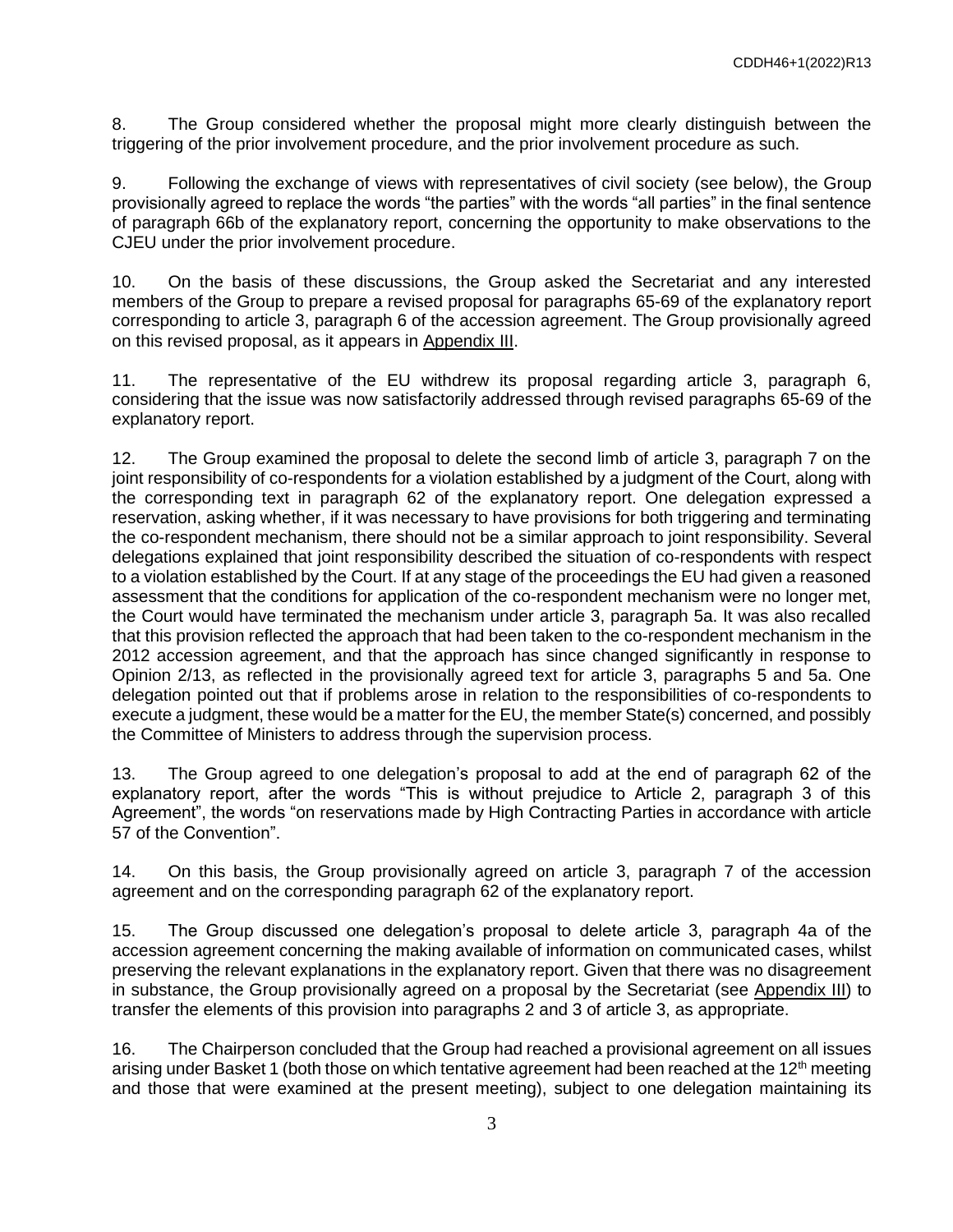reservation on the provisions concerning the prior involvement procedure and the joint responsibility of co-respondents. Another delegation stated that it would consult its national authorities on the proposal concerning the making available of information on communicated cases before a final agreement was reached.

### **Item 3: Discussion of proposals submitted on Basket 2 (inter-party applications under Article 33 ECHR; requests for advisory opinion under Protocol No.16)**

17. The Group resumed its discussion of proposals concerning Basket 2 (see document 47+1(2022)19). A number of delegations expressed concerns about various elements of these proposals.

18. The representative of the EU recalled that if there was a dispute between EU member States over the interpretation or application of an issue of EU law, those states were prohibited, under article 344 of the Treaty on the Functioning of the European Union (TFEU), from submitting this dispute to any court other than the CJEU. This was the case even if the dispute also involved a human rights issue under the Convention, over which the Court would have the ultimate jurisdiction. Under Article 216 TFEU, the Convention would become part of EU law following accession. The CJEU could not accept that accession would introduce into EU law a provision – article 33 of the Convention – that established a procedure whereby another court could resolve disputes between EU member States involving EU law issues, since this would be incompatible with article 344 TFEU.

19. The Group examined the first sentence of the proposal by the Norwegian delegation and the Secretariat for article 4, paragraph 3 of the accession agreement, along with the amendments proposed by the EU. The Chair recalled that at the 11<sup>th</sup> meeting, there had been no disagreements in principle with the proposal. The representative of the EU explained that one must distinguish between 'vertical' cases, involving the EU and an EU member State, and 'horizontal' cases, involving two EU member States. EU law would necessarily be involved in 'vertical' cases, which should therefore clearly not be brought before the Court. For 'horizontal' cases, however, it would be necessary to assess whether or not EU law was involved, and – as for the co-respondent mechanism – this question fell within the competence of the EU. The Chairperson recalled that delegations had previously expressed an interest in addressing 'mixed' applications, of which one part involved EU law and another part did not, by requiring an assessment of the extent to which an application under article 33 of the Convention involved EU law.

20. The Group then examined the second sentence of the proposal for article 4, paragraph 3, along with the amendments proposed by the EU. The Chairperson recalled that the proposal also included text for the explanatory report expressing an expectation that the Court would strike out cases that the applicant State had withdrawn.

21. Several delegations could not accept the proposed amendment whereby the accession agreement would stipulate that inter-party applications found to involve EU law would be inadmissible. The representative of the EU recognised these objections but stated that the accession agreement must acknowledge the fact that certain cases between EU member States should be brought before the CJEU and not the Court. A simple mention of the obligation under article 344 TFEU may be enough, without reference to inadmissibility or striking out. Several delegations agreed that if sufficient, such a 'soft' approach would be preferable. One delegation suggested adding the sentence "Article 33 of the Convention shall not affect the obligations of EU member States under the founding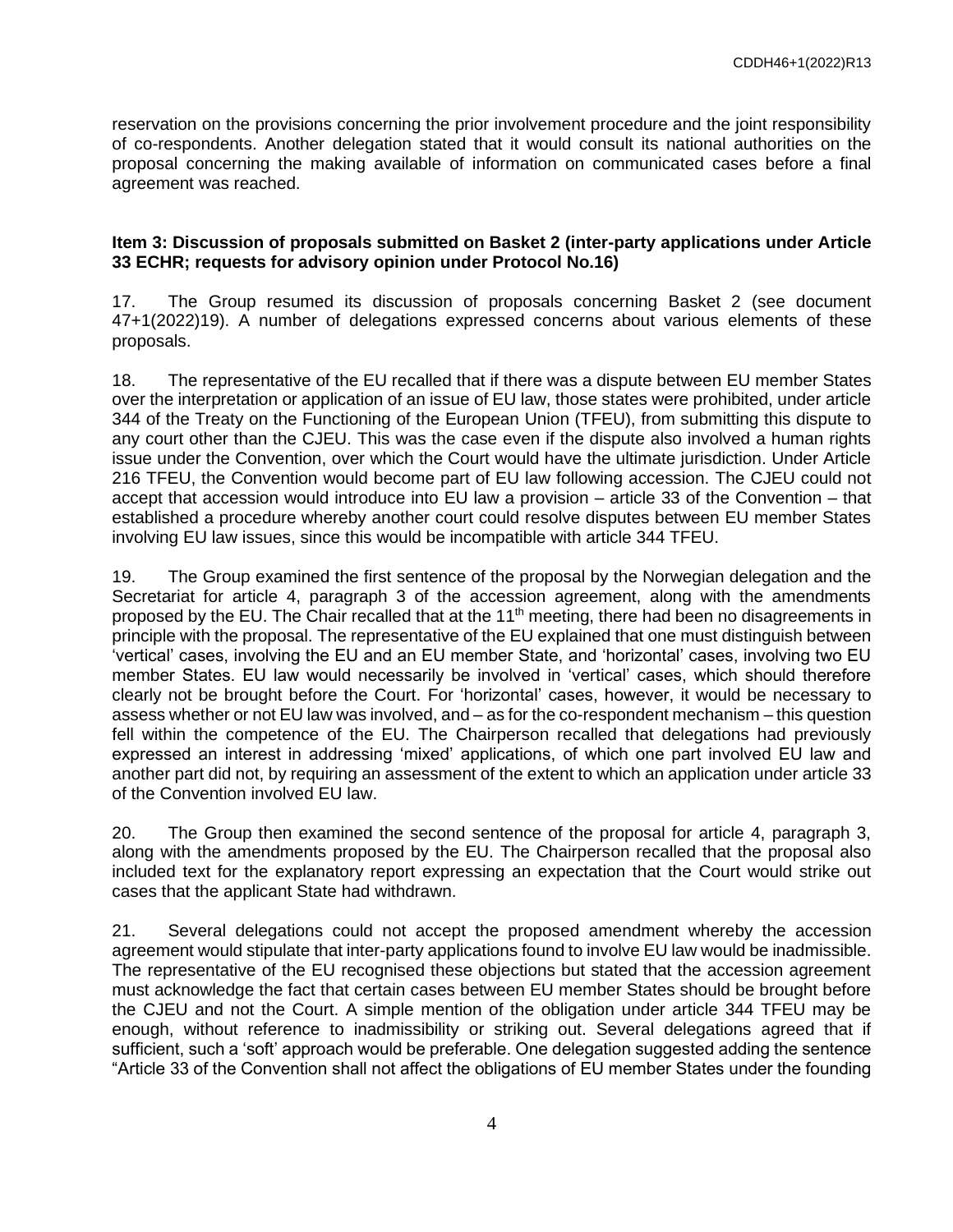treaties of the European Union" to the beginning of the proposal for article 4, paragraph 3. Some delegations expressed interest in combining a statement of principle with a procedural provision.

22. The Group agreed to return to both issues at the next meeting on the basis of a revised proposal to be prepared by the secretariat in consultation with interested delegations.

23. The Secretariat presented the proposal concerning requests for advisory opinions under Protocol no. 16 to the Convention. The representative of the EU recalled that a designated 'highest court or tribunal' in the domestic legal order could optionally request an advisory opinion under Protocol no. 16 on the interpretation or application of Convention rights. If the case also involved EU law, that court would be obliged under article 267 TFEU to make a preliminary reference of the matter of EU law to the CJEU. In the opinion of the representative of the EU, where there was an issue of EU law, the highest court under the EU legal order was the CJEU rather than the domestic court that had been declared competent to request an advisory opinion under Protocol no. 16. In this connection, the representative of the Registry indicated that EU law issues do not come within the scope of Protocol no. 16.

24. The Group recalled that this proposal had originally been formulated also in connection with inter-party applications, which were now dealt with separately. The approach now being explored for inter-party applications no longer referred to consequences. Since the CJEU's objections to advisory opinions were less stringent than those for inter-party applications, a similar approach may be at least equally feasible for the former. Several delegations questioned the necessity of a new special mechanism for assessing whether the case from which the request arose involved EU law. They expressed concern about the delays that such a mechanism would cause. The representative of the EU acknowledged that the question of whether the solution for advisory opinions would need a special mechanism for assessing whether EU law was involved merited closer attention. One delegation suggested that the solution might involve a statement that EU member States that had ratified Protocol no. 16 may avail themselves of the possibility of requesting an advisory opinion under Protocol no. 16 in compliance with their obligations under EU law. Several delegations expressed interest in this suggestion. The representative of the Registry indicated that in any case, the Court could not be expected to check the compliance of the request with obligations under EU law.

25. The representative of the EU offered to present a new proposal for examination at the next meeting.

### **Item 4: Exchange of views with representatives of civil society and of national human rights institutions**

26. The Chairperson welcomed Ms Nuala MOLE of the AIRE Centre, Ms Roisin PILLAY of the International Commission of Jurists, and Mr Sébastien RAMU of Amnesty International.

27. Ms Mole recalled that the three organisations' overriding concern was to protect the situation of applicants in proceedings involving the EU following its accession to the Convention. The negotiations had focused primarily on balancing institutional interests, without sufficient consideration of the effect on individuals' practical and effective access to justice. Applicants may find themselves facing multiple respondents whose number and identity changed over the course of proceedings. They may find themselves required to exhaust domestic remedies in unfamiliar jurisdictions. Every provision of the accession agreement should be scrutinised from the perspective of applicants and safeguards introduced to protect their interests. The possibility for third party interventions, which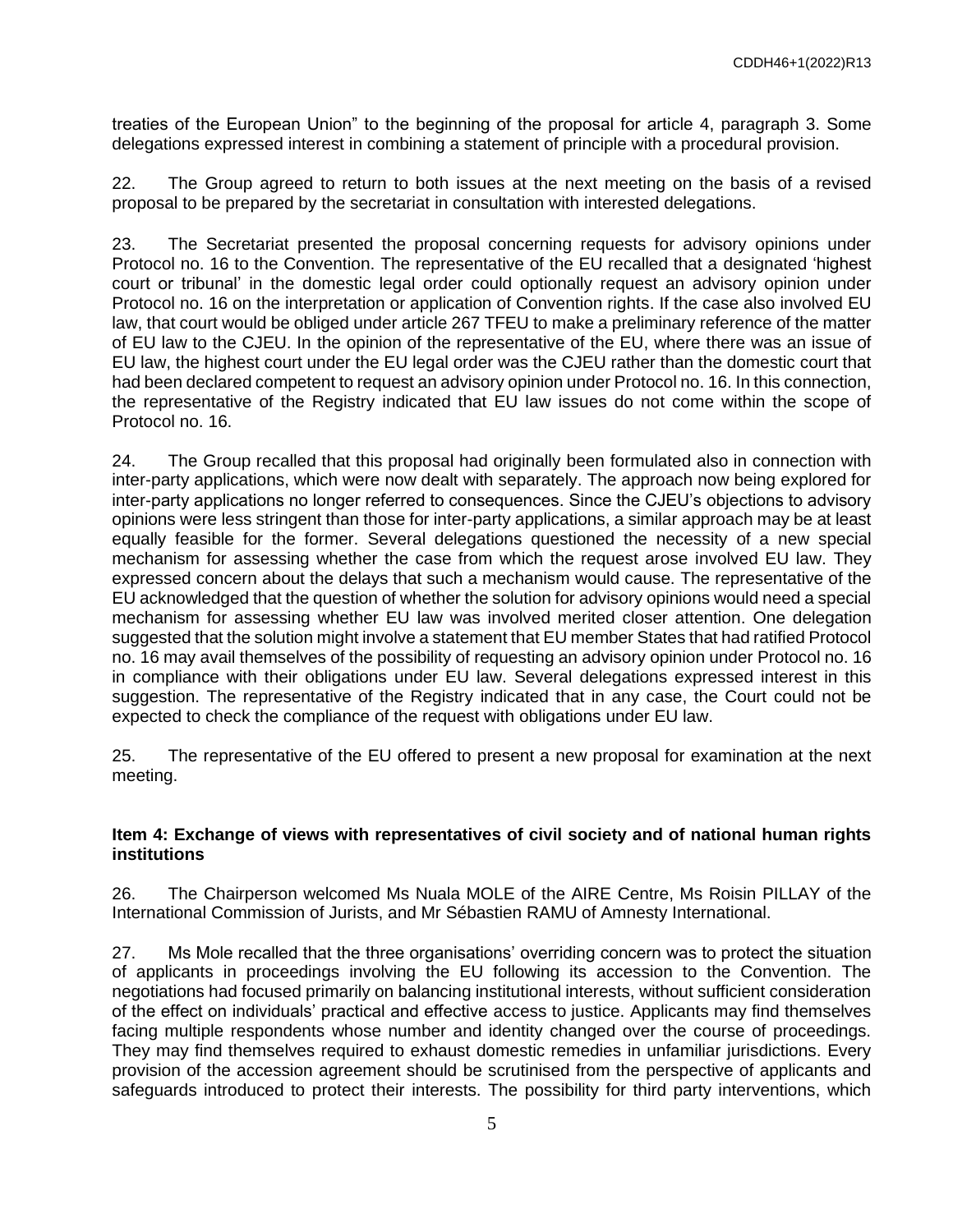provided the Court with valuable expertise on issues of international law, should be expressly maintained in the accession agreement.

28. In response to questions from delegations and the representative of the EU, Mr Ramu added that the views of third-party interveners should be heard on whether the co-respondent mechanism should be triggered and during the prior involvement procedure. He underlined the concern that the EU's proposal for a reattribution mechanism for cases concerning the EU's common foreign and security policy (CFSP) should ensure that any additional burden on applicants and any delay in proceedings are clearly minimised. Ms Pillay added that the position of third-party interveners should be ensured through internal rules of the CJEU.

29. Several delegations agreed with the importance of placing applicants' interests at the heart of the accession agreement. The Chairperson invited the representatives of civil society to submit any specific drafting proposals in writing. The Group thanked Ms Mole, Ms Pillay and Mr Ramu for their participation and valuable contributions.

### **Item 5: Proposals submitted on amendments to Articles 6-8 of the Accession Agreement (including the relevant parts of the other accession documents)**

30. The Group examined the proposal to amend Article 6 of the accession agreement concerning the election of judges. Several delegations expressed concern that the accession instruments should neither limit, nor appear to seek to limit, the prerogatives of the Parliamentary Assembly or the European Parliament. The representative of the EU considered that "only when" does not typically have the same meaning as "whenever" and an outside observer might assume that the change of wording was intended to produce a change of meaning. The delegation that had submitted this proposal explained that it was only intended to limit the circumstances in which members of the European Parliament could vote in the Parliamentary Assembly, which was the issue addressed in article 6, paragraph 1. The Secretariat noted that the Assembly had two roles, one under the Convention, to elect the judges of the Court, and one under the Statute of the Council of Europe. The accession agreement could only affect the Assembly's role under the Convention. The Chair noted that the context of the proposal, including the title of article 6, made clear that its scope covered only the involvement of members of the European Parliament in the election of judges. Some delegations considered that on the basis of these explanations, they could accept either version, even if the word "whenever" did not have the same emphasis as the expression "only when".

31. The Group examined the proposal to amend paragraph 76 of the explanatory report. There was support for the proposal, with the representative of the EU indicating that he would have to study it more carefully in the context of surrounding paragraphs before taking a final position.

32. The Group then examined the proposal to amend the proposed Rule 18 of the Rules of the Committee of Ministers on supervision of the execution of judgments of the Court. The delegation that had submitted this proposal explained that the Committee of Ministers' practice had evolved since 2012, with decisions being adopted more frequently and of a greater variety. It was important to ensure that the non-EU member States would not be systematically outvoted on important decisions concerning cases involving the EU. This delegation expressed the view that the proposals aimed to make the minimal changes necessary to achieve this goal. Several delegations agreed that these proposals addressed an important point. Several delegations stated that the proposal raised concerns of principle, notably by introducing into the accession instruments the concept of a bloc of non-EU member States. Some delegations were uncertain how the proposed majorities would work in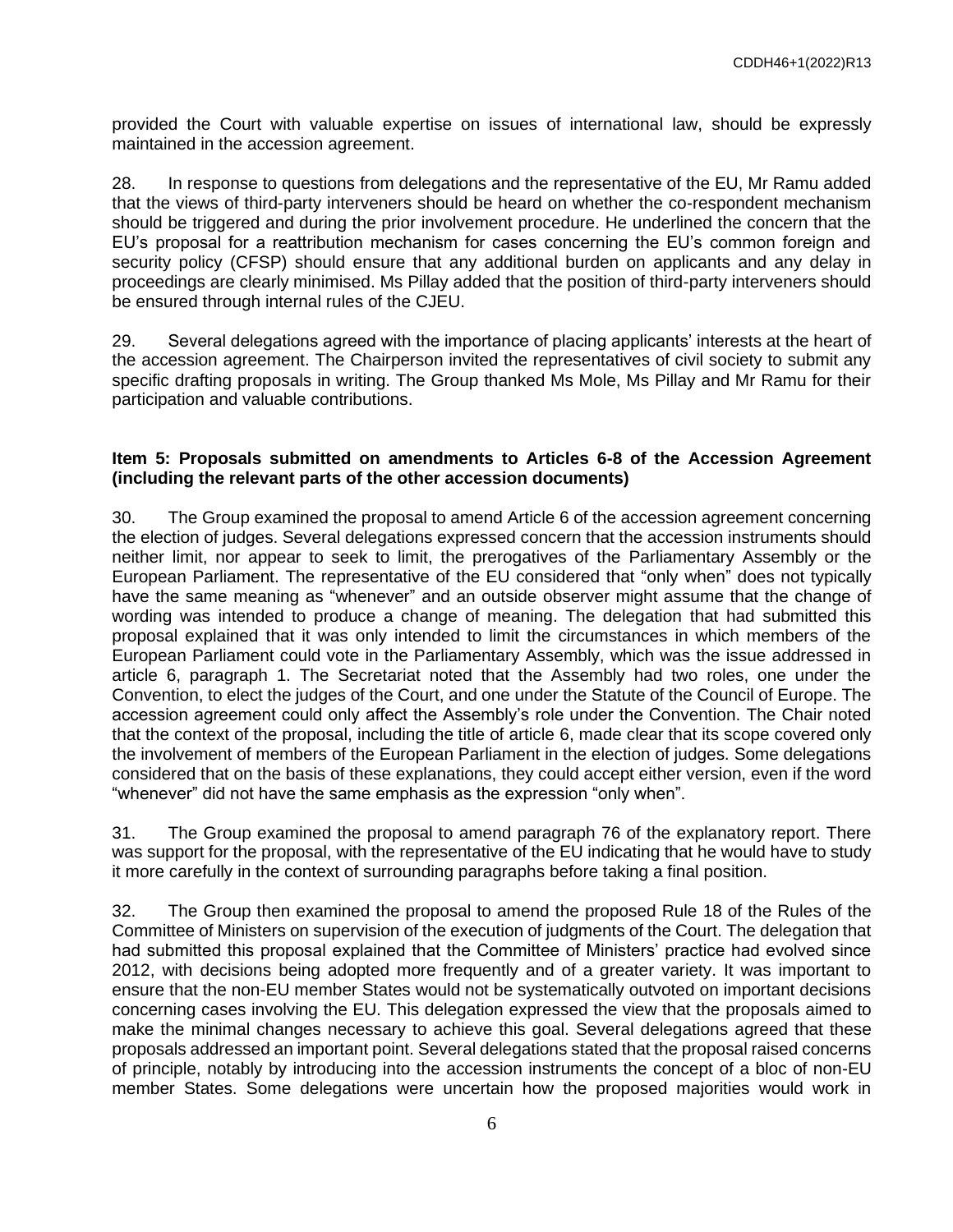practice, notably in the case of abstentions by non-EU members. The Group exchanged views on the implications for voting majorities of the cessation of the Russian Federation's membership of the Council of Europe. It noted that when one took into account also the UK's departure from the EU, there had been only a marginal change in the balance between EU and non-EU member States, and that the post-accession involvement of the EU would make the total number of parties with the right to vote when the Committee of Ministers was supervising the execution of judgments the same as when the Russian Federation was a member.

33. The delegation that had submitted the proposal explained that it would also bring interim resolutions, which the Committee of Ministers nowadays adopted more often, within the scope of the provision establishing special majorities for the adoption of decisions on procedural issues or merely requesting information. This was because interim resolutions often also contained requests for the State to take action or provide information, and so the same majority should apply. It also noted that under the existing majority, the EU and its member States would be able to block the adoption of an interim resolution in a case to which the EU was a party. Several delegations agreed that the proposal to deal specifically also with interim resolutions is pertinent and there may be a need for clarity on the specific majority required for the adoption of interim resolutions in such cases. Some delegations questioned whether a low threshold for adoption of interim resolutions, simply because the decision included also other elements, was appropriate. Some delegations considered that there should be a separate paragraph of Rule 18 dealing with interim resolutions. The question of the appropriate majority for adopting decisions dealing with matters not otherwise covered by the existing Rules or the proposed Rule 18 was also discussed.

34. The Group asked the Secretariat to prepare a numerical analysis of the effects of the different majorities being proposed under the proposal to amend Rule 18, for examination when the proposal is discussed further at a future meeting. The delegation that had submitted the proposals on Rule 18 thanked the Group for the in-depth discussions and proposed to come back to the issue on the basis of the Secretariat's numerical analysis.

35. The Group examined the proposal to amend Article 8 of the accession agreement, on the participation of the EU in expenditure related to the Convention. The delegation that had submitted the proposal noted that the cessation of the Russian Federation's membership of the Council of Europe meant that the organisation's budget for 2022 was not yet determined. The Chairperson noted that the budgetary situation may have changed further by the time the accession agreement is finally adopted and the figures may need to be recalculated at a later stage. The representative of the EU stated that he had no objections of principle to recalculating the figures.

36. The Chairperson concluded that on this basis, the Group had provisionally agreed to the proposal to amend Article 8, and that it would return to the proposals concerning Articles 6 and 7 at a future meeting.

### **Item 6: Discussion of proposals submitted by the EU on Basket 4 (the situation of EU acts in the area of the Common Foreign and Security Policy that are excluded from the jurisdiction of the Court of Justice of the European Union)**

37. The Chairperson recalled that delegations had asked a number of questions about the EU's proposals concerning Basket 4. The representative of the EU stated that despite their best efforts, he and his colleagues would not be able to provide any new information. The difficulty in answering these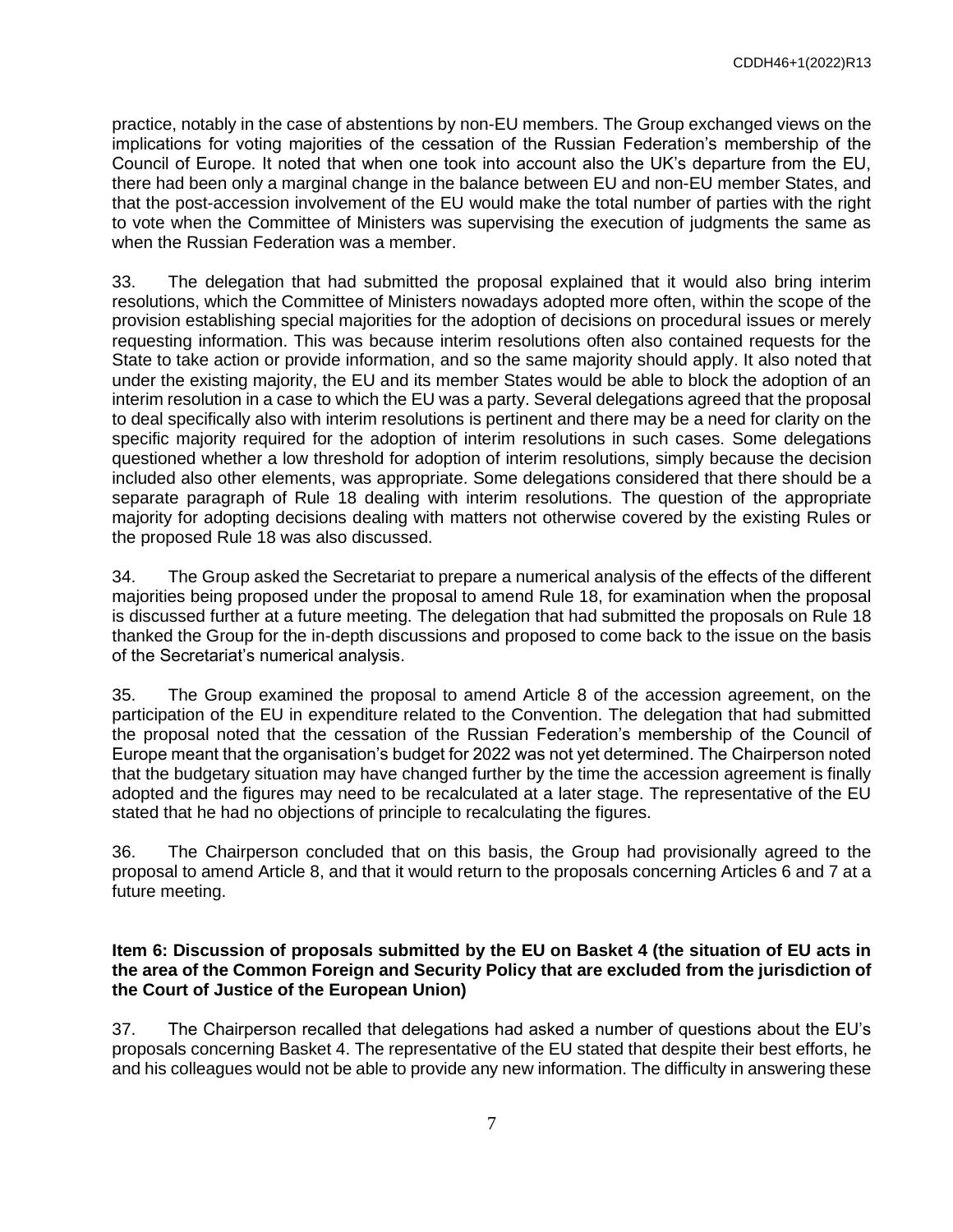questions had led the EU to reconsider the feasibility of the reattribution mechanism and to reflect on whether there may be potential alternatives, although more time was needed for these reflections.

38. One delegation noted that any new mechanism would have to be practicable for applicants, with a procedure that was transparent and not too complicated. Another delegation thought the problem could more easily be addressed within the EU, by giving the CJEU jurisdiction over CFSP issues. The Director for Legal Advice and Public International Law understood the historical reasons for excluding these issues from the CJEU's jurisdiction, but the reasons for depriving, for example. the victims of military actions of any remedy were no longer convincing. He asked whether the CJEU's jurisdiction could be extended other than by way of treaty amendment to cover acts under the CFSP affecting individuals, recalling the 1971 Luxembourg Protocol on the jurisdiction of the Court of Justice. The representative of the Registry recalled that it may be foreseen also for the Court to give its opinion on the accession instruments. Bearing in mind that caselaw showed that the Court was wary of 'legal fictions', preferring instead to look at factual situations, any reattribution mechanism would in principle have to produce results that corresponded to reality. If that was not the case, a proposal to that effect should at the very least be convincing and watertight, technically thought-through, and with no loose ends. This was not yet the case and the Court may therefore find it difficult to accept this proposal in its current state.

39. The representative of the EU replied that he had taken good note of these arguments, which would be carefully considered.

## **Item 7: Any other business**

40. None.

#### **Item 8: Adoption of the meeting report**

41. The Group adopted the present meeting report before the closure of the meeting.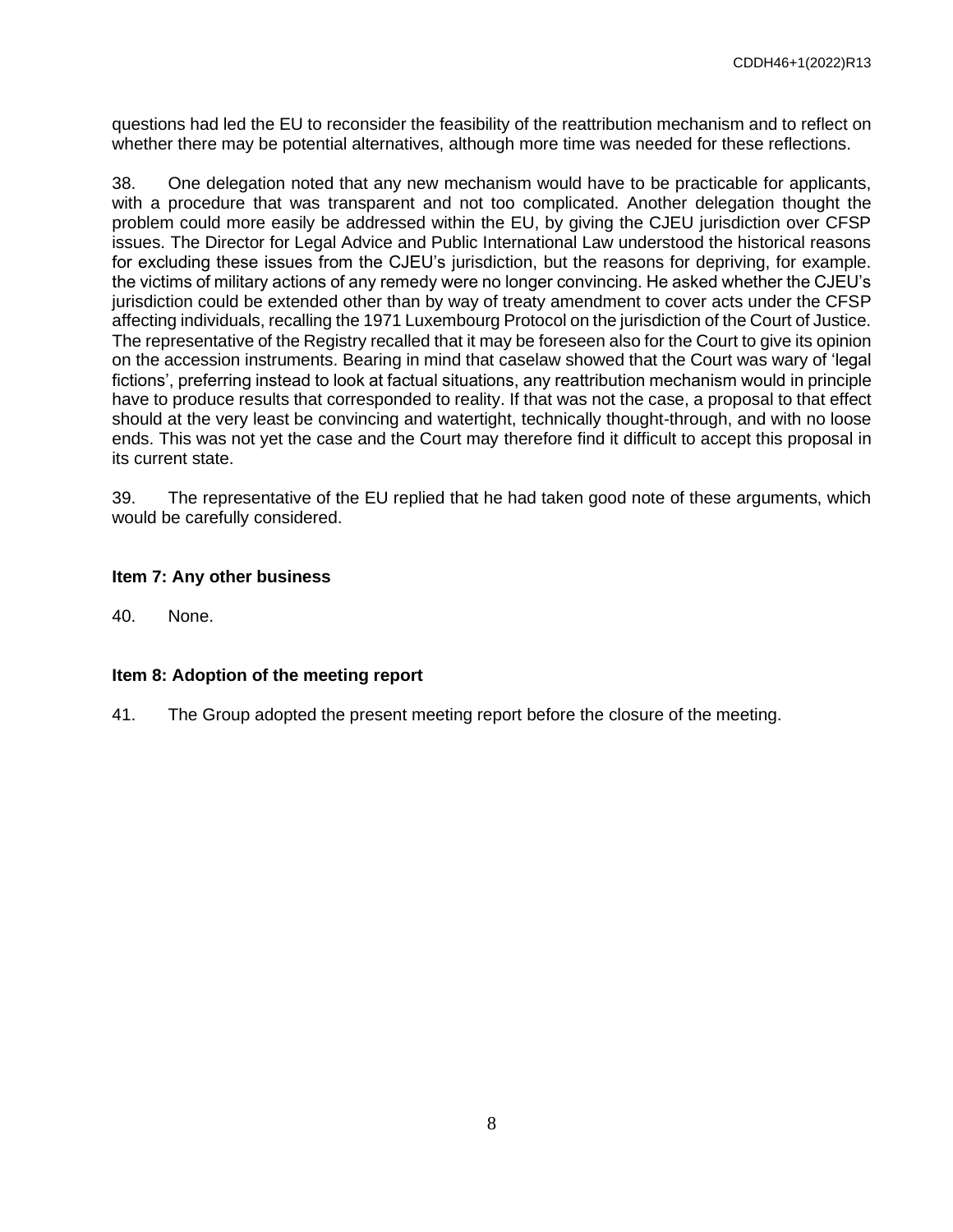### **APPENDIX I**

## **Agenda**

- **1. Opening of the meeting and adoption of the agenda**
- **2. Discussion of proposals for the remaining issues in Basket 1 (the EU's specific mechanisms of the procedure before the European Court of Human Rights)**
- **3. Discussion of proposals submitted on Basket 2 (inter-party applications under Article 33 ECHR; requests for advisory opinion under Protocol No.16)**
- *4.* **Exchange of views with representatives of civil society and of national human rights institutions** *(Note that this item is provisionally scheduled for Wednesday 11 May from 10 a.m. to noon)*
- *5.* **Proposals submitted on amendments to Articles 6-8 of the Accession Agreement (including the relevant parts of the other accession documents)** *(Note that this item is provisionally scheduled for Thursday 12 May from 10 a.m. to 12.30 p.m.)*
- **6. Discussion of proposals submitted by the EU on Basket 4 (the situation of EU acts in the area of the Common Foreign and Security Policy that are excluded from the jurisdiction of the Court of Justice of the European Union)**
- **7. Any other business**
- **8. Adoption of the meeting report**

## **Working documents**

| Draft revised agreement on the accession of the European Union<br>to the Convention for the Protection of Human Rights and<br><b>Fundamental Freedoms</b>                                                          | CM(2013)93 add1,<br>Appendix 1, pp. 3-9 |
|--------------------------------------------------------------------------------------------------------------------------------------------------------------------------------------------------------------------|-----------------------------------------|
| Draft declaration by the European Union<br>to be made at the time of signature of the Accession Agreement                                                                                                          | CM(2013)93 add1,<br>Appendix 2, p. 10   |
| Draft rule to be added to the Rules of the Committee of Ministers for<br>the supervision of the execution of judgments and of the terms of<br>friendly settlements in cases to which the European Union is a party | CM(2013)93 add1,<br>Appendix 3, p. 11   |
| Draft model of memorandum of understanding<br>between the European Union and X [State which is not a member<br>of the European Union]                                                                              | CM(2013)93 add1,<br>Appendix 4, p. 12   |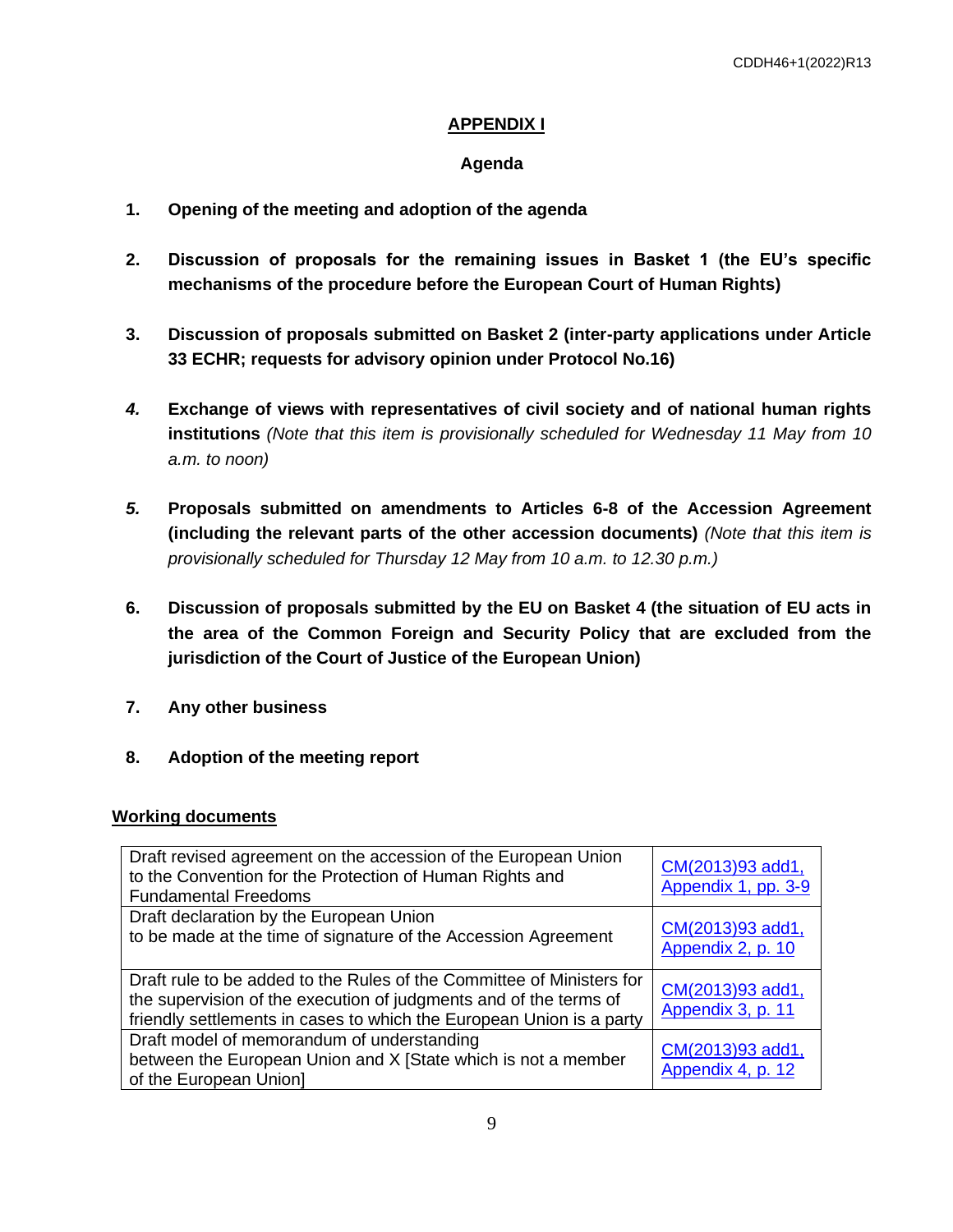| Draft explanatory report to the Agreement on the Accession of the<br>European Union to the Convention for the Protection of Human<br><b>Rights and Fundamental Freedoms</b>                                       | CM(2013)93 add1,<br>Appendix 5, pp. 13-<br>28 |
|-------------------------------------------------------------------------------------------------------------------------------------------------------------------------------------------------------------------|-----------------------------------------------|
| Position paper for the negotiation on the European Union's<br>accession to the European Convention for the protection of Human<br><b>Rights and Fundamental Freedoms</b>                                          | $47+1(2020)1$                                 |
| Paper by the Chair to structure the discussion at the 6 <sup>th</sup> negotiation<br>meeting                                                                                                                      | $47+1(2020)2$                                 |
| Compilation by the Secretariat of recent cases in the area of Basket<br>3 ("The principle of mutual trust between the EU member states")                                                                          | 47+1(2020)4rev                                |
| Negotiation Document submitted by the European Union on 2<br>November 2020                                                                                                                                        | Restricted                                    |
| Compilation by the European Commission of recent and currently<br>pending cases before the Court of Justice of the European Union in<br>the area of Basket 4 ("Common Foreign and Security Policy")               | Non-paper                                     |
| Proposals by the Secretariat for discussion of agenda items 4 and 5<br>[refers to the $8th$ meeting]                                                                                                              | $47+1(2021)5$                                 |
| Non-paper prepared by the Secretariat regarding the estimated<br>expenditure related to the Convention regarding Article 8 of the<br>draft Accession Agreement                                                    | $47+1(2021)6$                                 |
| Proposals by the Secretariat for the discussion on Basket 1 ("The<br>EU's specific mechanisms of the procedure before the European<br>Court of Human Rights") [for the 10 <sup>th</sup> meeting]                  | $47+1(2021)7$                                 |
| Proposals by the Secretariat for the discussion on Basket 3 ("The<br>principle of mutual trust between the EU member states") [for the<br>10 <sup>th</sup> meeting]                                               | $47+1(2021)8$                                 |
| Proposal prepared by the Norwegian delegation on "Inter-Party<br>applications under Article 33 of the European Convention of Human<br>Rights" [for the $10^{th}$ meeting]                                         | 47+1(2021)9                                   |
| Revised proposal on "Inter-Party applications under Article 33 of the<br>European Convention of Human Rights" by the Norwegian<br>delegation and the Secretariat (for the 11 <sup>th</sup> meeting)               | 47+1(2021)10                                  |
| Revised proposals by the Secretariat on issues contained in Basket<br>3 ("The principle of mutual trust between the EU member states") (for<br>the 11 <sup>th</sup> meeting)                                      | 47+1(2021)11                                  |
| Revised proposals by the Secretariat on certain issues contained in<br>Basket 1 ("The EU's specific mechanisms of the procedure before<br>the European Court of Human Rights") (for the 11 <sup>th</sup> meeting) | 47+1(2021)12                                  |
| Consolidated version of the draft Accession Instruments (as of 31<br>October 2021) (for the $12^{th}$ meeting)                                                                                                    | 47+1(2021)13                                  |
| Revised proposals by the Secretariat on issues contained in Basket<br>3 ("The principle of mutual trust between the EU member states")<br>(for the 12 <sup>th</sup> meeting)                                      | 47+1(2021)14                                  |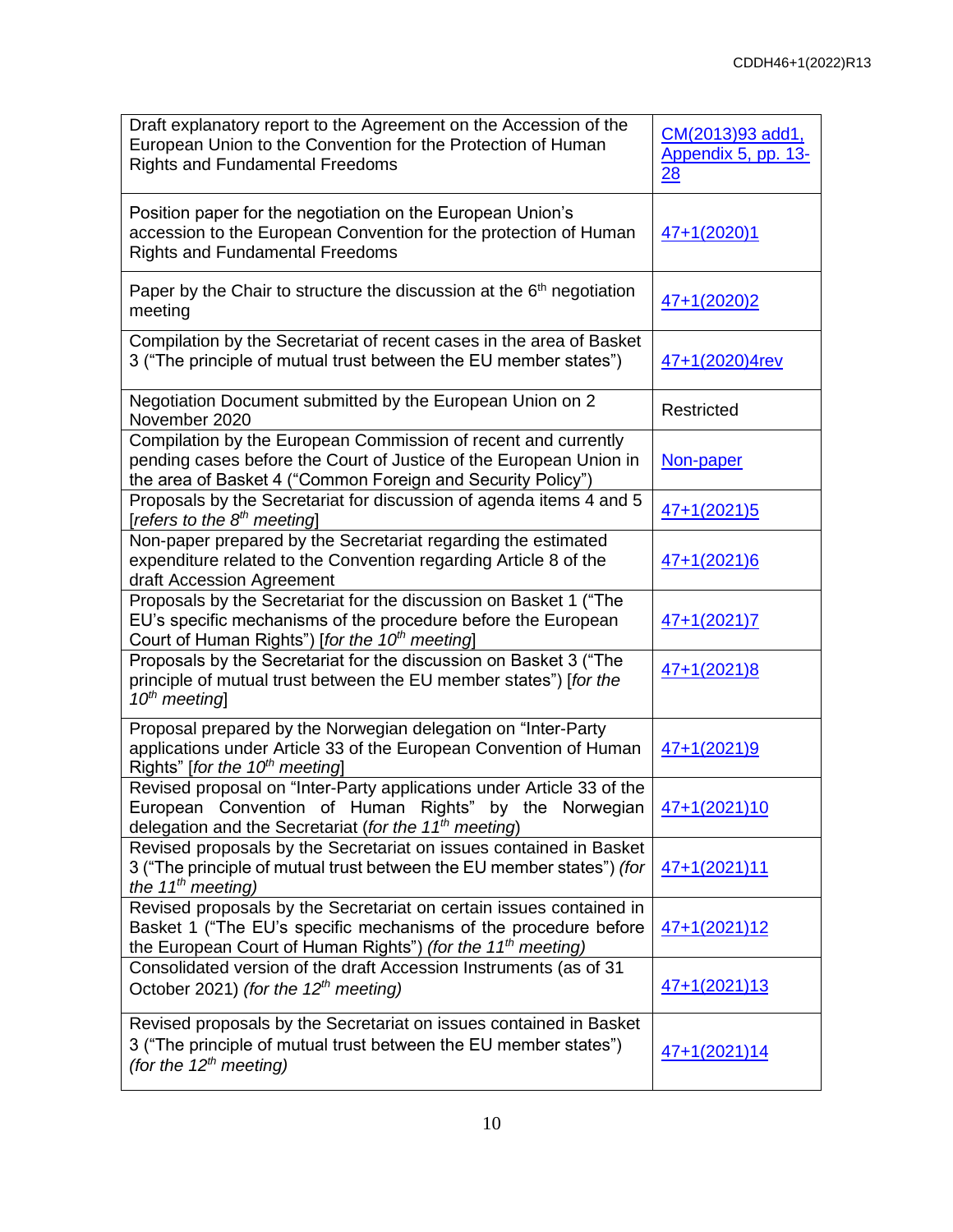| Background paper by the Secretariat on scenarios in the context of<br>Article 7 of the draft Accession Agreement (for the 12th meeting)                                                                                                            | 47+1(2021)15      |
|----------------------------------------------------------------------------------------------------------------------------------------------------------------------------------------------------------------------------------------------------|-------------------|
| Overview of treaty clauses on EU voting rights in Council of Europe<br>treaties - background paper prepared by DLAPIL (for the 12th<br>meeting)                                                                                                    | Non-paper         |
| Proposals by the European Union on the situation of EU acts in the<br>area of the Common Foreign and Security Policy that are excluded<br>from the jurisdiction of the Court of Justice of the European Union<br>(Basket 4) (for the 12th meeting) | <b>Restricted</b> |
| Proposals and Amendments submitted by the EU Delegation<br>regarding the procedure for initiating the co-respondent mechanism<br>(for the 12th meeting)                                                                                            | 47+1(2021)16      |
| Consolidated version of the draft Accession Instruments (as of 16<br>December 2021)                                                                                                                                                                | 47+1(2021)17      |
| Revised proposals by the Secretariat for the termination of the co-<br>respondent mechanism (Article 3, paragraph 5a. of the draft<br>Accession Agreement) and other remaining issues in Basket 1<br>[for the 13 <sup>th</sup> meeting]            | 47+1(2021)18      |
| Document by the Secretariat on the state of play of the proposals<br>for Basket 2 [for the $13th$ meeting]                                                                                                                                         | 47+1(2021)19      |
| Text proposals and amendments submitted by Turkey regarding the<br>revision of Articles 6, 7 and 8 of the Accession Agreement including<br>the relevant parts of the other accession instruments [for the $13th$<br>meeting                        | <b>Restricted</b> |

# **Reference documents**

| Ad hoc terms of reference concerning accession of the EU to the<br>Convention given to the CDDH by the Ministers' Deputies during their<br>1085 <sup>th</sup> meeting (26 May 2010)                                                                                                                                                     | CDDH(2010)008                        |
|-----------------------------------------------------------------------------------------------------------------------------------------------------------------------------------------------------------------------------------------------------------------------------------------------------------------------------------------|--------------------------------------|
| Decision by the Minister's Deputies Committee of Ministers at its<br>1364 <sup>th</sup> meeting (15 January 2020) on the continuation of the ad hoc<br>terms of reference for the CDDH to finalise the legal instruments<br>setting out the modalities of accession of the European union to the<br>European Convention on Human Rights | <b>CM/Del/JAN(2020)</b><br>1364/4.3  |
| Letter of 31 October 2019 by the President and the First Vice-<br>President of the European Commission to the Secretary General of<br>the Council of Europe                                                                                                                                                                             | DD(2019)1301                         |
| Opinion 2/13 of 18 December 2014 of the Court of Justice of the<br><b>European Union</b>                                                                                                                                                                                                                                                | A-2/13 ; EC LI: EU:<br>C: 2014: 2454 |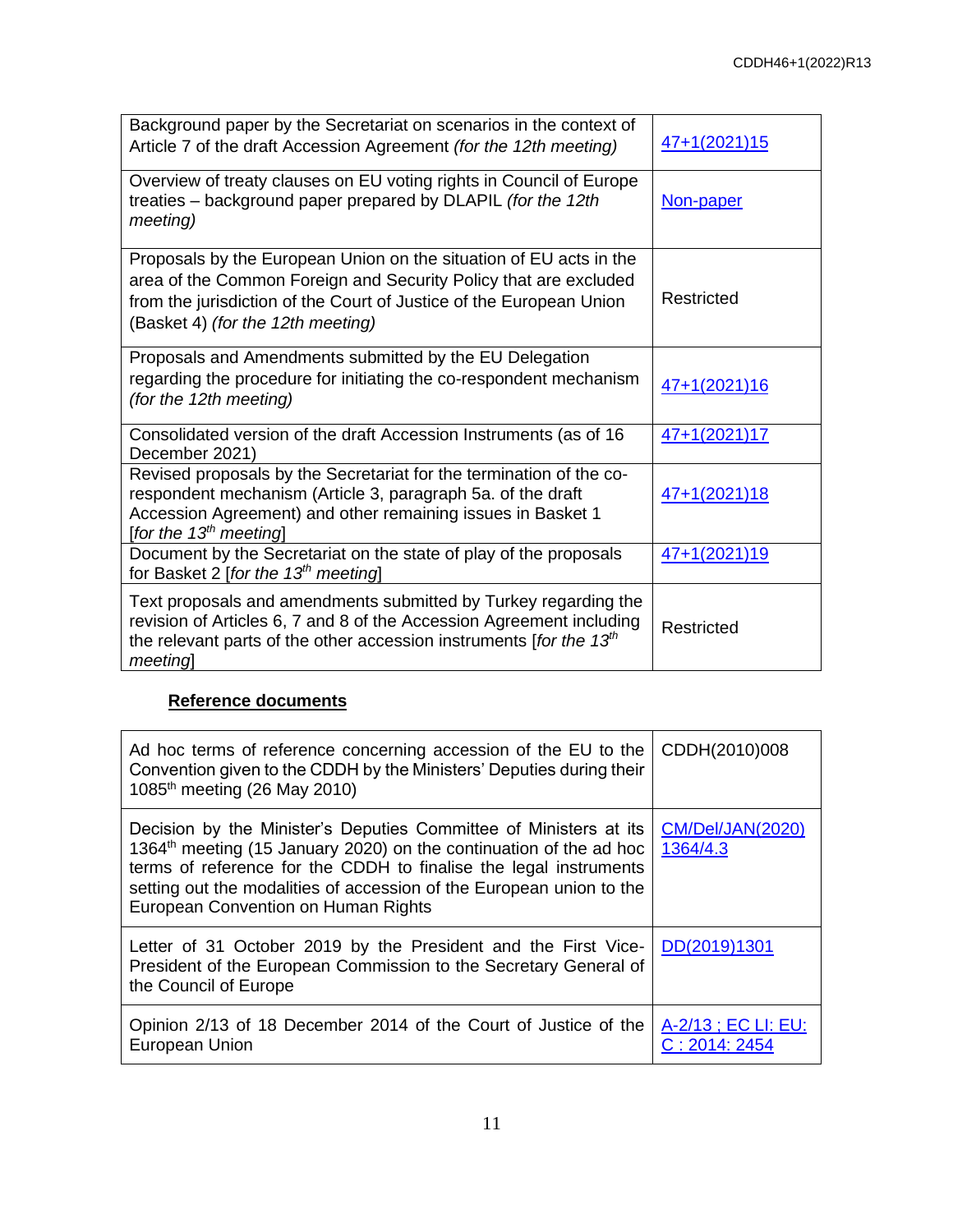| Protocol No. 16 to the European Convention on Human Rights and   Council of Europe |                                 |  |
|------------------------------------------------------------------------------------|---------------------------------|--|
| its explanatory memorandum                                                         | Treaty Series No.<br><u>214</u> |  |
|                                                                                    |                                 |  |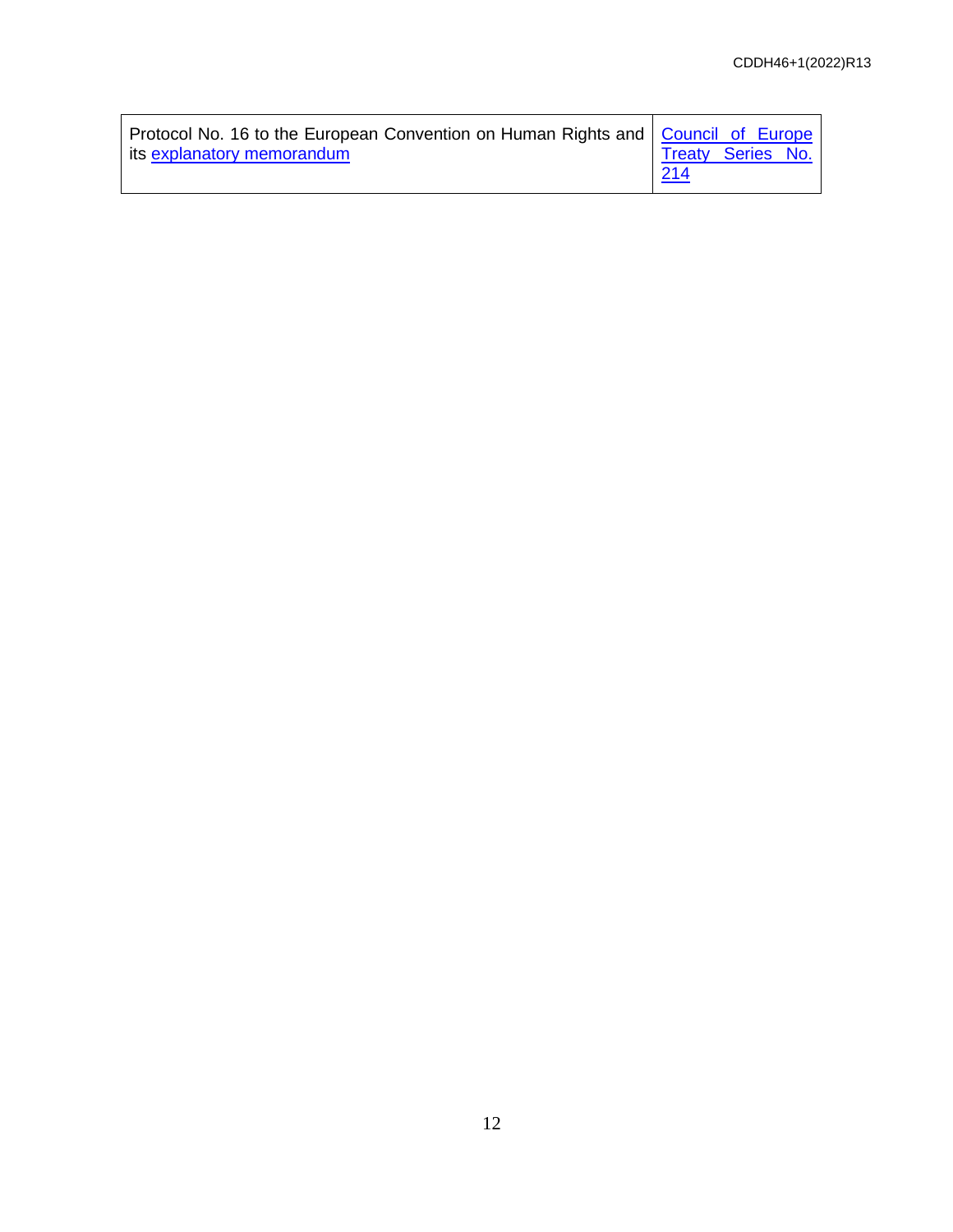# **APPENDIX II**

# **List of participants**

# **MEMBERS /** *MEMBRES*

| <b>ALBANIA / ALBANIE</b>  | Ms Migena MAKISHTI, Department of International and         |
|---------------------------|-------------------------------------------------------------|
|                           | European Law, Ministry for Europe and Foreign Affairs of    |
|                           | Albania                                                     |
|                           |                                                             |
| <b>ANDORRA / ANDORRE</b>  | Mr Joan FORNER ROVIRA, Permanent Representative of          |
|                           | Andorra to the Council of Europe                            |
|                           |                                                             |
| <b>ARMENIA / ARMÉNIE</b>  | Dr. Vahagn PILIPOSYAN, Head of International Treaties and   |
|                           | Law Department of the Ministry of Foreign Affairs of the    |
|                           | Republic of Armenia                                         |
|                           |                                                             |
| <b>AUSTRIA / AUTRICHE</b> | Mr Martin MEISEL, Head of Department for EU Law, Federal    |
|                           | Ministry for Foreign Affairs                                |
|                           |                                                             |
|                           | Ms Brigitte OHMS, Deputy Government Agent of Austria,       |
|                           | Deputy Head of Department, European and International       |
|                           | Law, Human Rights, Federal Chancellery                      |
| <b>AZERBAIJAN /</b>       | Mr Şahin ABBASOV, Lead Consultant, Human Rights Unit,       |
|                           |                                                             |
| <b>AZERBAIDJAN</b>        | Law Enforcement Bodies Department, Administration of the    |
|                           | President of the Republic of Azerbaijan                     |
|                           | Ms Zhala IBRAHIMOVA, Deputy to the Permanent                |
|                           | Representative of the Republic of Azerbaijan to the Council |
|                           | of Europe                                                   |
|                           |                                                             |
|                           | Ms Saadat NOVRUZOVA, Head of the Human Rights               |
|                           | Protection Unit of the Law Enforcement Bodies Department of |
|                           | the Administration of the President of the Republic of      |
|                           | Azerbaijan                                                  |
|                           |                                                             |
| <b>BELGIUM / BELGIQUE</b> | Ms Isabelle NIEDLISPACHER, Co-Agent du Gouvernement         |
|                           | de la Belgique auprès de la Cour européenne des droits de   |
|                           | l'homme                                                     |
|                           | Mr Olivier SACALIS, Attaché, Service Privacy et égalité des |
|                           | chances                                                     |
|                           |                                                             |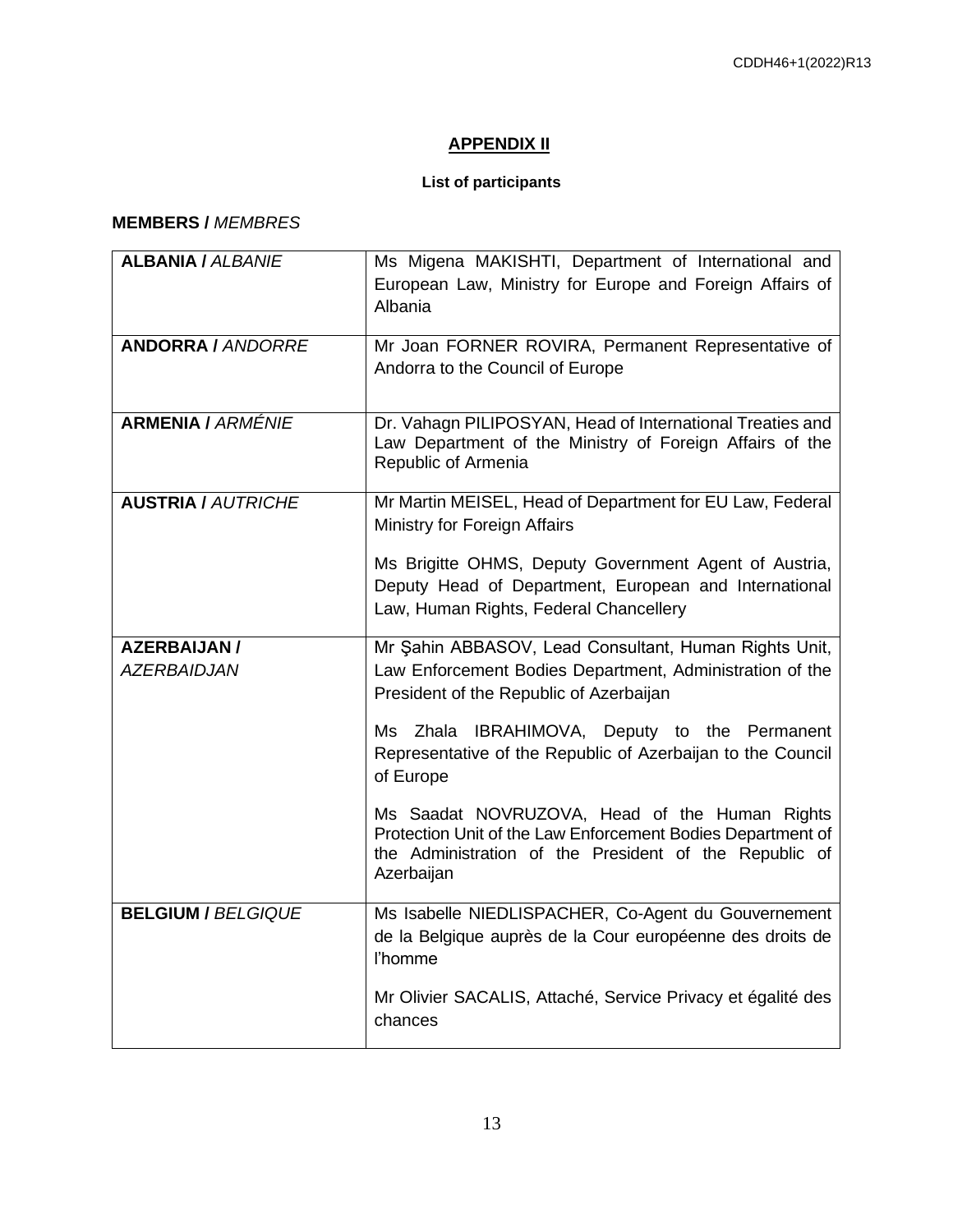| <b>BOSNIA AND HERZEGOVINA</b><br><b>I BOSNIE-HERZEGOVINE</b> | Ms Monika MIJIC, Acting Agent of the Council of Ministers of<br>Bosnia and Herzegovina before the European Court of<br>Human Rights                                                                                                               |
|--------------------------------------------------------------|---------------------------------------------------------------------------------------------------------------------------------------------------------------------------------------------------------------------------------------------------|
|                                                              | Ms Jelena CVIJETIC, Acting Agent of the Council of Ministers<br>of Bosnia and Herzegovina before the European Court of<br>Human Rights                                                                                                            |
|                                                              | Ms Harisa BACVIC, Acting Agent of the Council of Ministers<br>of Bosnia and Herzegovina before the European Court of<br>Human Rights                                                                                                              |
| <b>BULGARIA / BULGARIE</b>                                   | excused                                                                                                                                                                                                                                           |
| <b>CROATIA / CROATIE</b>                                     | Ms Romana KUZMANIĆ OLUIĆ, Counsellor, Ministry of<br>Foreign and European Affairs, Directorate General for<br>Multilateral Affairs and Global Issues, Division for Human<br>Rights and Regional International Organisations<br>and<br>Initiatives |
|                                                              | Ms Narcisa BEĆIREVIĆ, Minister Plenipotentiary and Deputy<br>to the Permanent Representative of Croatia to the Council of<br>Europe                                                                                                               |
|                                                              | Ms Petra JURINA, JHA Counsellor at the Permanent<br>Representation of the Republic of Croatia to the EU                                                                                                                                           |
|                                                              | Ms Ana FRANGES, Head of Unit, Directorate for European<br>Affairs, International and Judicial Cooperation                                                                                                                                         |
| <b>CYPRUS / CHYPRE</b>                                       | Mr Demetris LYSANDROU, Senior Counsel, Law Office of<br>the Republic of Cyprus                                                                                                                                                                    |
| <b>CZECH REPUBLIC /</b><br>REPUBLIQUE TCHÈQUE                | Mr Vít Alexander SCHORM, Agent of the Czech Government<br>before the European Court of Human Rights / Agent du<br>Gouvernement tchèque devant la Cour européenne des<br>Droits de l'Homme                                                         |
|                                                              | CZECHOVÁ,<br>Dominika<br>Ms<br>Permanent<br>Lawyer,<br>Representation of the Czech Republic to the EU                                                                                                                                             |
| <b>DENMARK / DANEMARK</b>                                    | Ms Lea Elkjær TARPGARD, Danish Ministry of Justice                                                                                                                                                                                                |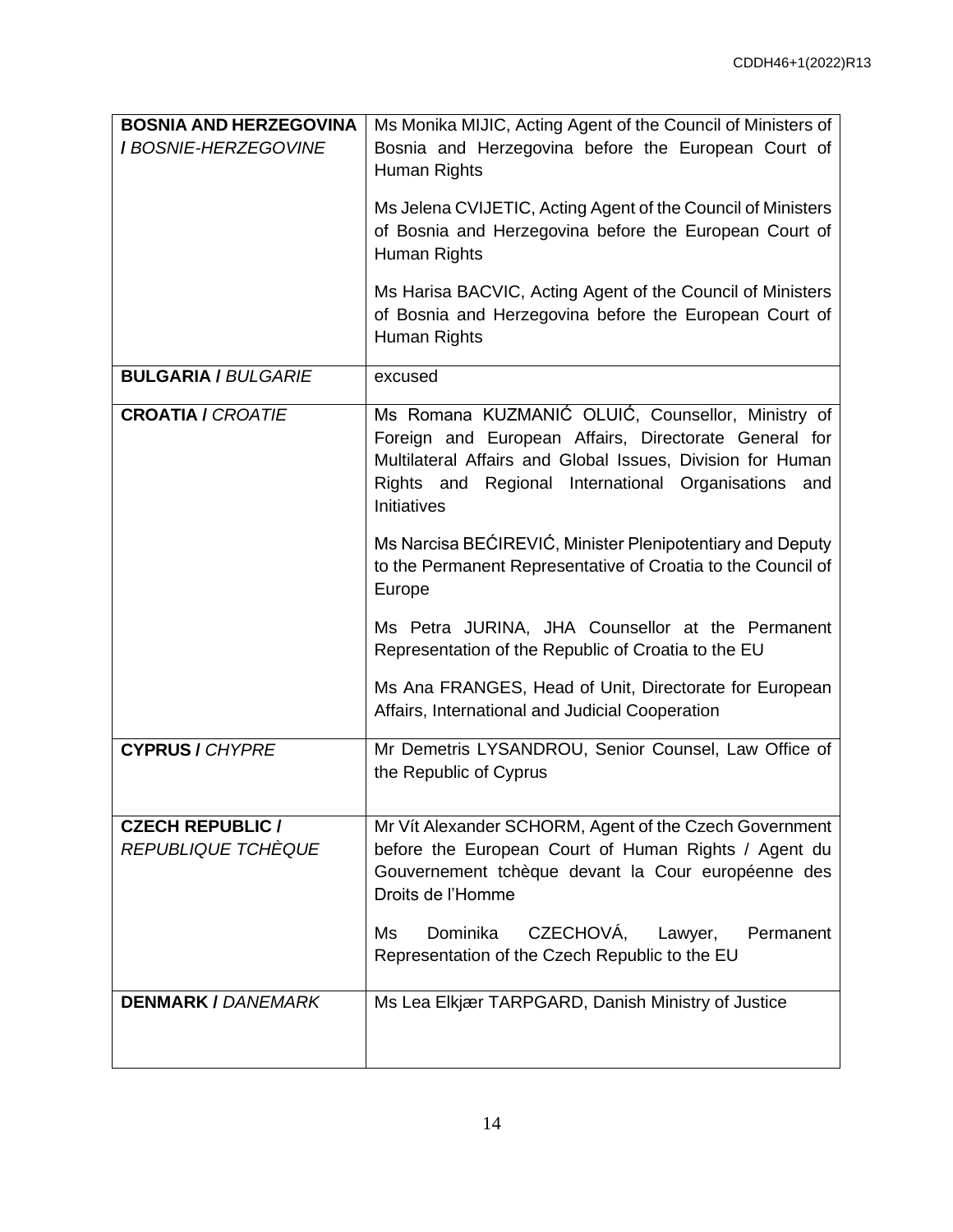|                            | Mr Afshin BERAHMAND, Head of section / EU law and<br>international litigation (ITEU), Ministry of foreign affairs of                                                                                          |
|----------------------------|---------------------------------------------------------------------------------------------------------------------------------------------------------------------------------------------------------------|
|                            | Denmark                                                                                                                                                                                                       |
| <b>ESTONIA / ESTONIE</b>   | Ms Helen-Brigita SILLAR, Lawyer, Legal<br>Department,<br>Ministry of Foreign Affairs                                                                                                                          |
| <b>FINLAND / FINLANDE</b>  | Ms Krista OINONEN, Director, Unit for Human Rights Courts<br>and Conventions, Agent of the Government of Finland before<br>the European Court of Human Rights, Legal Service, Ministry<br>for Foreign Affairs |
|                            | Ms Maria GUSEFF, Director, Unit for EU and Treaty Law,<br>Legal Service, Ministry for Foreign Affairs                                                                                                         |
|                            | Ms Satu SISTONEN, Legal Counsellor, Unit for Human<br>Rights Courts and Conventions, Legal Service, Ministry for<br>Foreign Affairs                                                                           |
| <b>FRANCE</b>              | Ms Bathilde RICHOUX, Consultante juridique pour la<br>Direction des Affaires Juridiques du ministère de l'Europe et<br>des Affaires Etrangères.                                                               |
|                            | Mr Emmanuel LECLERC, ministère de l'Europe et des<br>Affaires étrangères, Direction des affaires juridiques, Sous-<br>direction du droit de l'Union européenne et du droit<br>international économique        |
| <b>GEORGIA / GEORGIE</b>   | Ms Nino MICHIDZE, First category chief specialist in EU law<br>department, Ministry of Justice of Georgia                                                                                                     |
| <b>GERMANY / ALLEMAGNE</b> | Mr Hans-Jörg BEHRENS, Head of Unit IVC1, Human Rights<br>Protection, Government Agent before the ECtHR, Federal<br>Ministry of Justice                                                                        |
|                            | Dr Kathrin MELLECH, Legal Advisor, Federal Ministry of<br>Justice                                                                                                                                             |
| <b>GREECE / GRÈCE</b>      | Athina<br>CHANAKI,<br>Counsellor,<br>Ms<br>Legal<br>Legal<br>Department/Public International Law Section, Ministry of<br>Foreign Affairs of the Hellenic Republic                                             |
| <b>HUNGARY / HONGRIE</b>   | Ms Monika WELLER, Co-agent before European Court of<br>Human Rights, Ministry of Justice                                                                                                                      |
|                            | Mr Péter CSUHAN, Senior legal adviser                                                                                                                                                                         |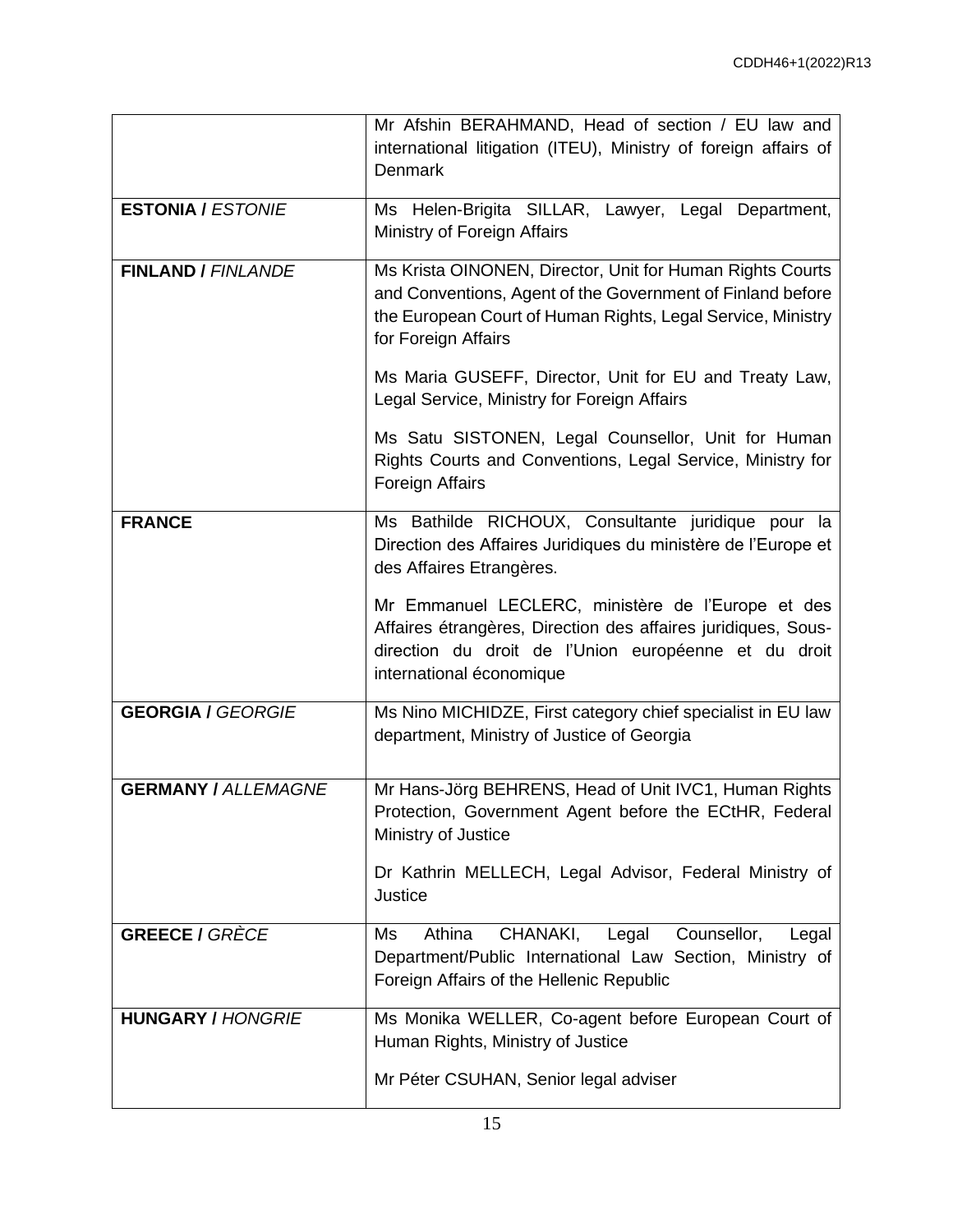| <b>ICELAND / ISLANDE</b>    | Ms Ragnhildur ARNLJÓTSDÓTTIR, Ambassador and<br>Permanent Representative of Iceland to the Council of<br>Europe                                                                                      |
|-----------------------------|------------------------------------------------------------------------------------------------------------------------------------------------------------------------------------------------------|
|                             | Ms Elísabet GISLADOTTIR, specialist at the Icelandic<br>Ministry of Justice                                                                                                                          |
|                             | Ms Sandra LYNGDORF, Deputy to the Permanent<br>Representative, Legal Advisor                                                                                                                         |
| <b>IRELAND / IRLANDE</b>    | Mr Barra LYSAGHT, Assistant Legal Adviser, Department of<br>Foreign Affairs, Dublin 2                                                                                                                |
| <b>ITALY / ITALIE</b>       | Mr Arturo ARCANO, Deputy Permanent Representative of<br>Italy to the Council of Europe                                                                                                               |
|                             | Ms Maria Laura AVERSANO, Attachée Juridique                                                                                                                                                          |
| <b>LATVIA / LETTONIE</b>    | Ms Kristine LICIS (Representative of Latvia before the<br>European Court of Human Rights and Acting Director of<br>Legal Department of the Ministry of Foreign Affairs of the<br>Republic of Latvia) |
|                             | Ms Elina Luize VITOLA (Head of Office of the Representative<br>of Latvia before the European Court of Human Rights)                                                                                  |
| <b>LIECHTENSTEIN</b>        | excused                                                                                                                                                                                              |
| <b>LITHUANIA / LITUANIE</b> | Ms Karolina BUBNYTE-SIRMENE, Agent of the Government<br>of the Republic of Lithuania to the European Court of Human<br><b>Rights</b>                                                                 |
|                             | Ms Lina URBAITE, Senior Adviser, Ministry of Justice of the<br>Republic of Lithuania                                                                                                                 |
| <b>LUXEMBOURG</b>           | Brigitte KONZ, Présidente du Tribunal, Tribunal<br>Ms<br>d'Arrondissement de Diekirch                                                                                                                |
|                             | Mr Robert BEVER, Conseiller - Coordination Justice et<br>Affaires intérieures                                                                                                                        |
| <b>MALTA / MALTE</b>        | Dr Andria BUHAGIAR, Deputy State Advocate, Office of the<br><b>State Advocate</b>                                                                                                                    |
| REPUBLIC OF MOLDOVA /       | Ms Doina MAIMESCU, Head of the Government Agent                                                                                                                                                      |
| REPUBLIQUE DE MOLDOVA       | <b>Division</b>                                                                                                                                                                                      |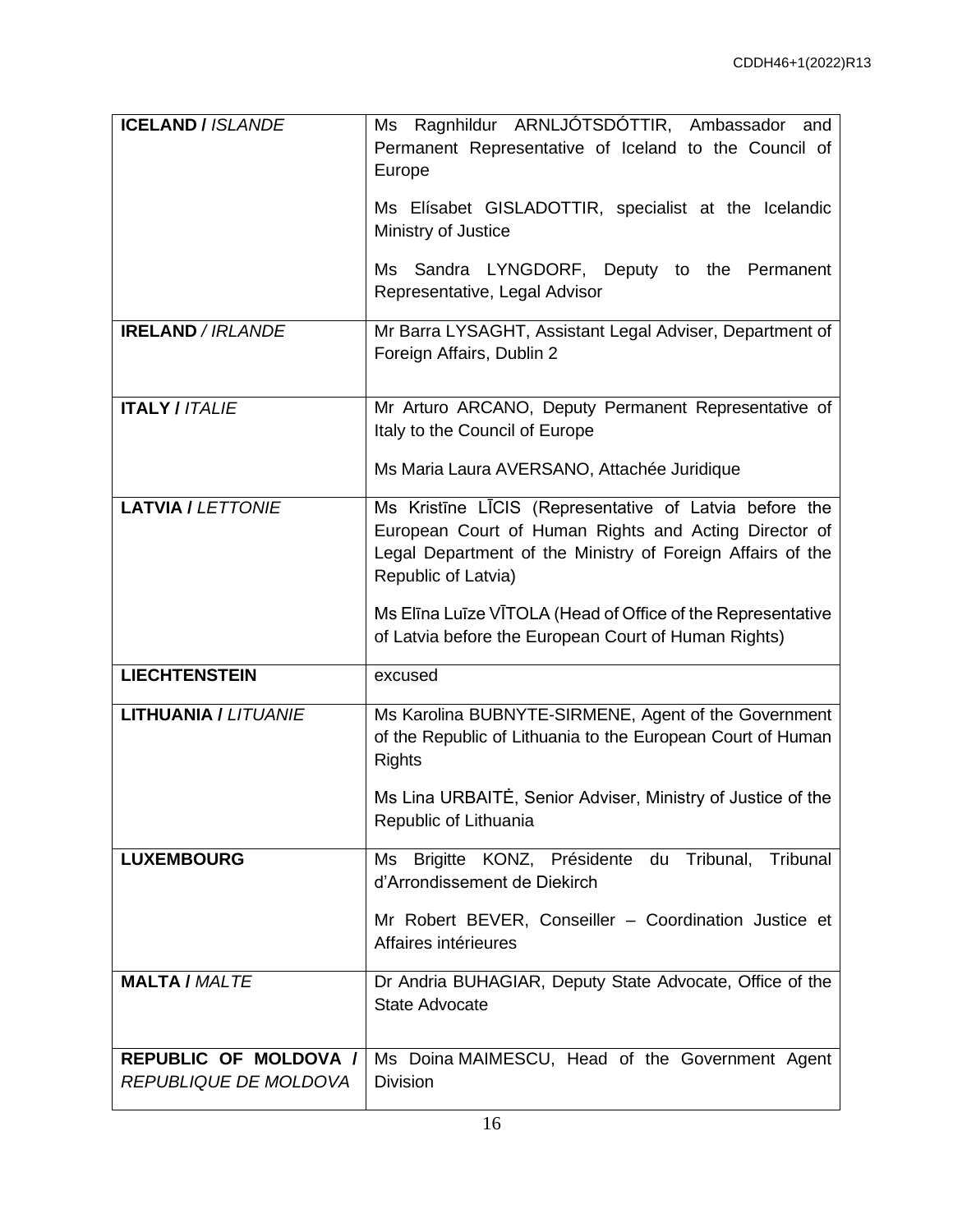| <b>MONACO</b>                 | Mr Gabriel REVEL, Représentant Permanent adjoint de                                   |
|-------------------------------|---------------------------------------------------------------------------------------|
|                               | Monaco auprès du Conseil de l'Europe                                                  |
|                               |                                                                                       |
|                               |                                                                                       |
| <b>MONTENEGRO</b>             | Ms Valentina PAVLICIC, Representative of Montenegro                                   |
|                               | before the European Court of Human Rights                                             |
|                               |                                                                                       |
| <b>NETHERLANDS / PAYS-BAS</b> | Ms Marjolein BUSSTRA, Legal counsel, Legal Department,                                |
|                               | International law, Ministry of Foreign Affairs                                        |
|                               | Ms Liesbeth A CAMPO, Legal adviser, Permanent                                         |
|                               | Representation of the Kingdom of the Netherlands to the EU                            |
|                               |                                                                                       |
|                               | Mr. Guus DE VRIES, Legal adviser - Ministry of Foreign                                |
|                               | Affairs of the Netherlands - department of EU law                                     |
|                               |                                                                                       |
|                               | Ms Nikki ESHUIS, International Legal Department                                       |
| <b>NORTH MACEDONIA /</b>      | Ms Elena BODEVA, Head of Council of Europe Unit,                                      |
| MACÉDOINE DU NORD             | <b>Directorate for Multilateral Relations</b>                                         |
|                               |                                                                                       |
| <b>NORWAY / NORVEGE</b>       | Ms Tonje MEINICH, Deputy Director General, Legislation                                |
|                               | Department, Ministry of Justice and Public Security, Chair of                         |
|                               | the "46+1 Group"                                                                      |
|                               |                                                                                       |
|                               | Mr Ketil MOEN, Director General, Norwegian Ministry of<br>Justice and Public Security |
|                               |                                                                                       |
|                               | Mr Steinar TRAET, Advisor, Legislation Department Section                             |
|                               | for Criminal and Procedural Law                                                       |
|                               | Ms Tone Cecilia LANG, Chargée d'affaires, Permanent                                   |
|                               | Representation of Norway to the Council of Europe                                     |
|                               |                                                                                       |
| <b>POLAND / POLOGNE</b>       | Ms Agata ROGALSKA-PIECHOTA, Co-Agent of the                                           |
|                               | Government of Poland in cases and proceedings before the                              |
|                               | European Court of Human Rights, Head of Criminal                                      |
|                               | Proceedings Section, Legal and Treaty Department, Ministry                            |
|                               | of Foreign Affairs                                                                    |
|                               |                                                                                       |
|                               | Ms Justyna SOBKIEWICZ, Second Secretary for Legal and                                 |
|                               | Institutional Matters, Permanent Representation of the                                |
|                               | Republic of Poland to the European Union                                              |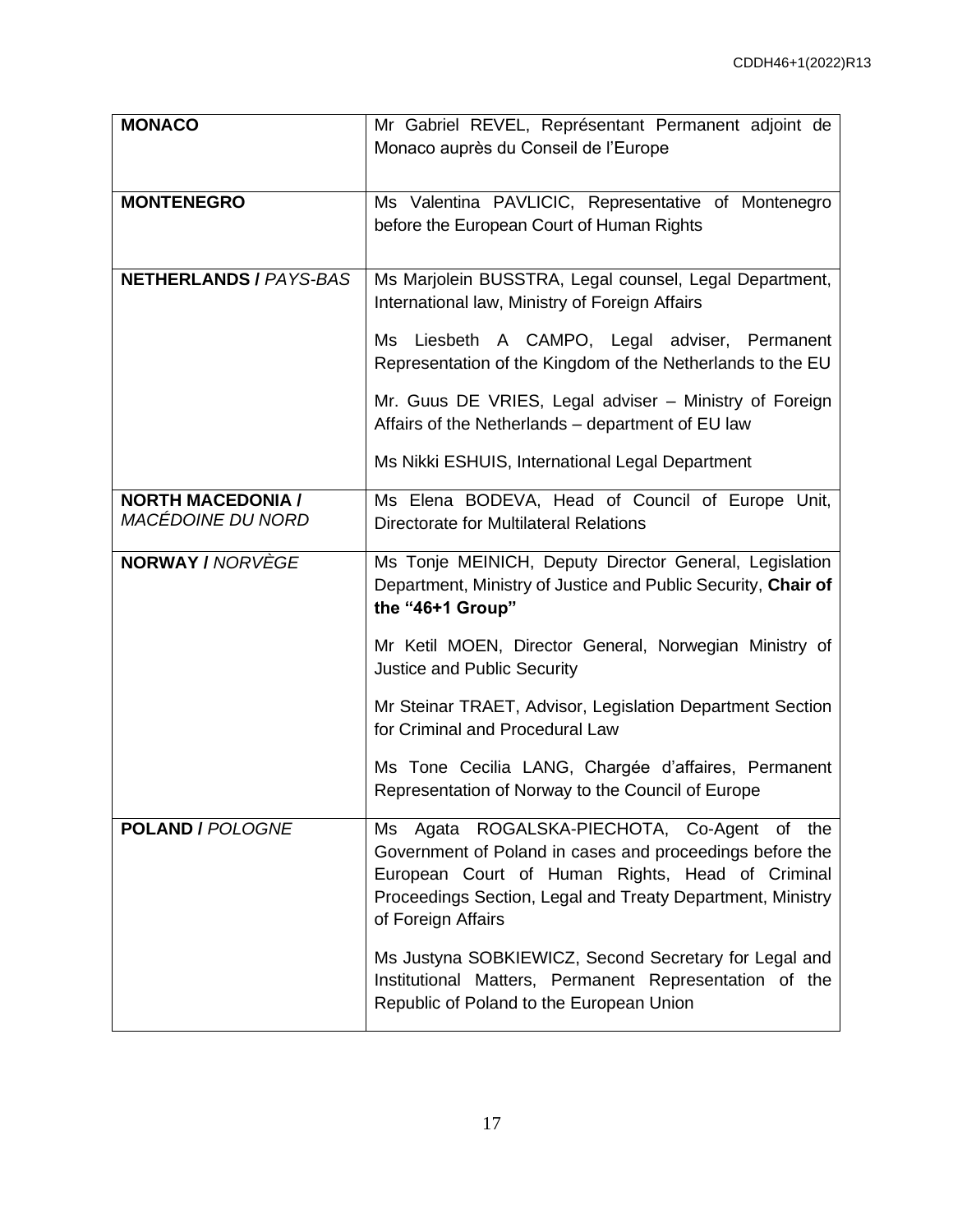| <b>PORTUGAL</b>                 | Mr João Arsénio de OLIVEIRA, European Affairs Coordinator                                                              |
|---------------------------------|------------------------------------------------------------------------------------------------------------------------|
|                                 | of the Directorate-General for Justice Policy - Ministry of                                                            |
|                                 | Justice                                                                                                                |
| <b>ROMANIA / ROUMANIE</b>       |                                                                                                                        |
|                                 | Ms Cornelia ZEINEDDINE, III secretary, Treaties Division,<br>Ministry of Foreign Affairs of Romania                    |
|                                 |                                                                                                                        |
| <b>SAN MARINO / SAINT-MARIN</b> | excused                                                                                                                |
|                                 |                                                                                                                        |
| <b>SERBIA / SERBIE</b>          | excused                                                                                                                |
|                                 |                                                                                                                        |
| <b>SLOVAK REPUBLIC /</b>        | Mr Marián FILCIK, Head of Human Rights Division, Secretary                                                             |
| REPUBLIQUE SLOVAQUE             | of the Governmental Council for Human Rights, National                                                                 |
|                                 | Minorities and Equal Treatment, Ministry of Justice of the                                                             |
|                                 | Slovak Republic                                                                                                        |
|                                 |                                                                                                                        |
| <b>SLOVENIA / SLOVENIE</b>      | Ms Irena VOGRINCIC, Senior legal advisor, Ministry of<br>Justice of the Republic of Slovenia, Office for International |
|                                 | Cooperation and Mutual Legal Assistance                                                                                |
|                                 |                                                                                                                        |
|                                 | Mr Matija VIDMAR, Secretary, Ministry of Justice of the                                                                |
|                                 | Republic of Slovenia, Office for International Cooperation and                                                         |
|                                 | Mutual Legal Assistance                                                                                                |
| <b>SPAIN / ESPAGNE</b>          | Mr José Antonio JURADO RIPOLL, State Attorney General                                                                  |
|                                 |                                                                                                                        |
| <b>SWEDEN / SUEDE</b>           | Mr Victor HAGSTEDT, Legal advisor at the Ministry for                                                                  |
|                                 | Foreign Affairs                                                                                                        |
|                                 |                                                                                                                        |
| <b>SWITZERLAND / SUISSE</b>     | Dr Alain CHABLAIS, Département fédéral de justice et police                                                            |
|                                 | DFJP, Office fédéral de la justice OFJ, Agent du                                                                       |
|                                 | Gouvernement suisse devant la Cour européenne des droits                                                               |
|                                 | de l'Homme                                                                                                             |
|                                 | Dr Daniel FRANK, Département fédéral des affaires                                                                      |
|                                 | étrangères DFAE, Direction du droit international public                                                               |
|                                 | DDIP, Chef de la Section droits de l'homme                                                                             |
|                                 |                                                                                                                        |
|                                 | Dr Christoph SPENLÉ, Département fédéral des affaires                                                                  |
|                                 | étrangères DFAE, Direction du droit international public                                                               |
|                                 | DDIP, Chef suppléant de la Section droits de l'homme                                                                   |
|                                 | Nicola HOFER Département fédéral des affaires<br>м                                                                     |
|                                 | étrangères, Secrétariat d'Etat Section Droits et accords                                                               |
|                                 |                                                                                                                        |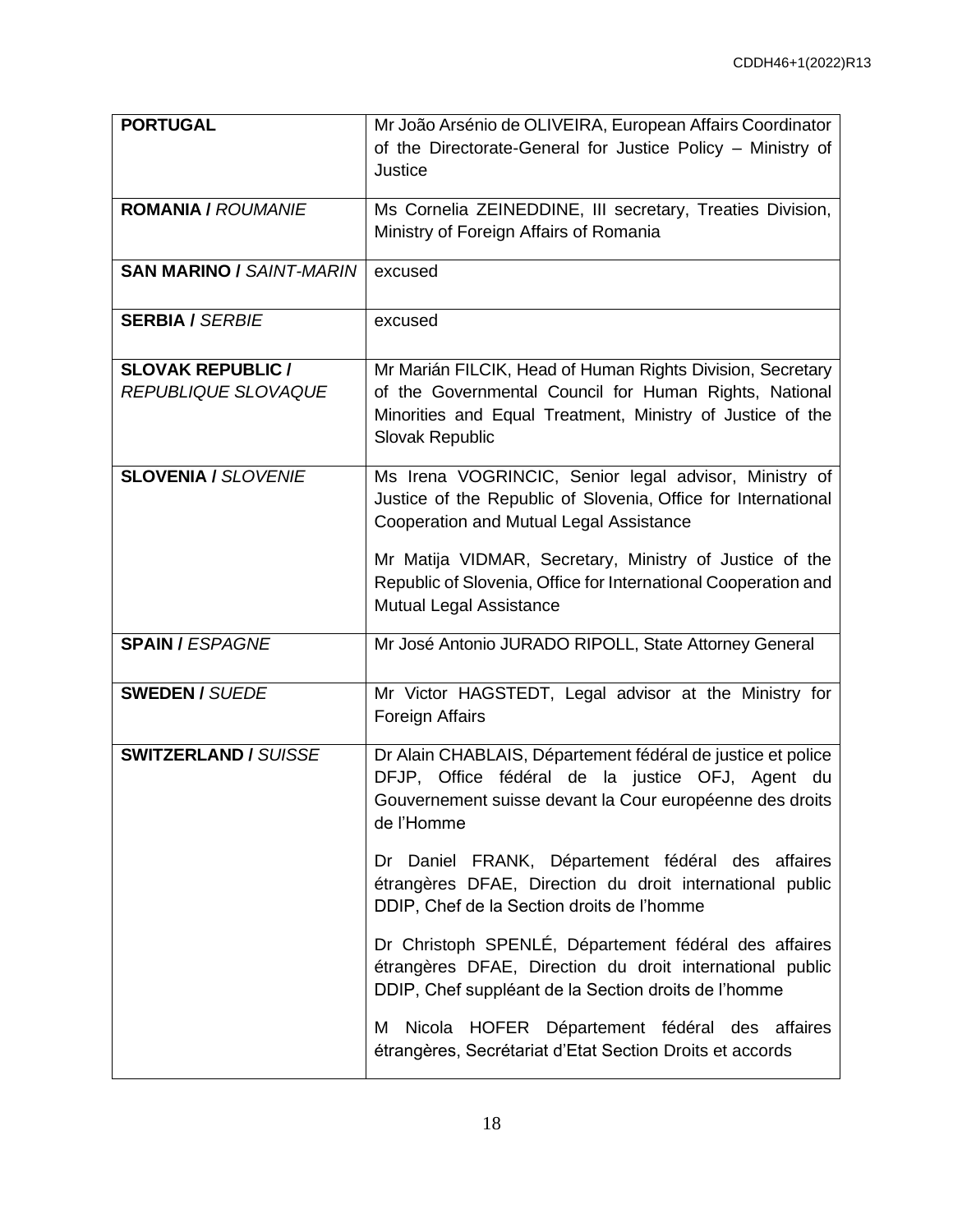|                                                    | Ms Cordelia EHRICH, av., Département fédéral de justice et<br>police DFJP, Office fédéral de la justice OFJ<br>Ms Silvia GASTALDI, Dr. iur., Département fédéral de |
|----------------------------------------------------|---------------------------------------------------------------------------------------------------------------------------------------------------------------------|
|                                                    | justice et police DFJP, Office fédéral de la justice OFJ                                                                                                            |
| <b>TURKEY / TURQUIE</b>                            | DOGAN-GRAJOVER,<br>Ms<br>Esra<br>Deputy<br>Permanent<br>Representative                                                                                              |
|                                                    | Ms Aysen EMÜLER, Experte Juridique, Ministère des<br>Affaires Etrangères, Représentation Permanente de la<br>Turquie auprès du Conseil de l'Europe                  |
|                                                    | Ms Naz TÛFEKÇIYASAR ULUDAĜ, Deputy<br>to the<br><b>Permanent Representative</b>                                                                                     |
| <b>UKRAINE</b>                                     | Mr Viktor NIKITIUK, Deputy Permanent Representative                                                                                                                 |
| <b>UNITED KINGDOM /</b><br><b>ROYAUME-UNI</b>      | Ms Patricia ZIMMERMANN, Head, Domestic and United<br>Nations Human Rights, Ministry of Justice                                                                      |
| <b>EUROPEAN UNION / UNION</b><br><b>EUROPEENNE</b> | Mr Felix RONKES AGERBEEK, Member of the Legal Service,<br><b>European Commission</b>                                                                                |
|                                                    | Ms Mihaela CARPUS CARCEA, Member of the Legal Service,<br><b>European Commission</b>                                                                                |
|                                                    | Mr Per IBOLD, Minister Counsellor, Delegation of the<br>European Union to the Council of Europe                                                                     |
|                                                    | Ms Milena YOTOVA, Desk Multilateral Relations, European<br><b>External Action Service</b>                                                                           |

# **OBSERVERS** / *OBSERVATEURS*

| <b>PRIVATE OFFICE / CABINET</b>                                                                                                             | Matthias KLOTH, Adviser, Private Office                                                        |
|---------------------------------------------------------------------------------------------------------------------------------------------|------------------------------------------------------------------------------------------------|
| <b>REGISTRY OF THE</b><br><b>EUROPEAN COURT OF</b><br><b>HUMAN RIGHTS / GREFFE</b><br>DE LA COUR EUROPEENNE<br><b>DES DROITS DE L'HOMME</b> | Mr Johan CALLEWAERT, Deputy Grand Chamber Registrar /<br>Greffier Adjoint de la Grande Chambre |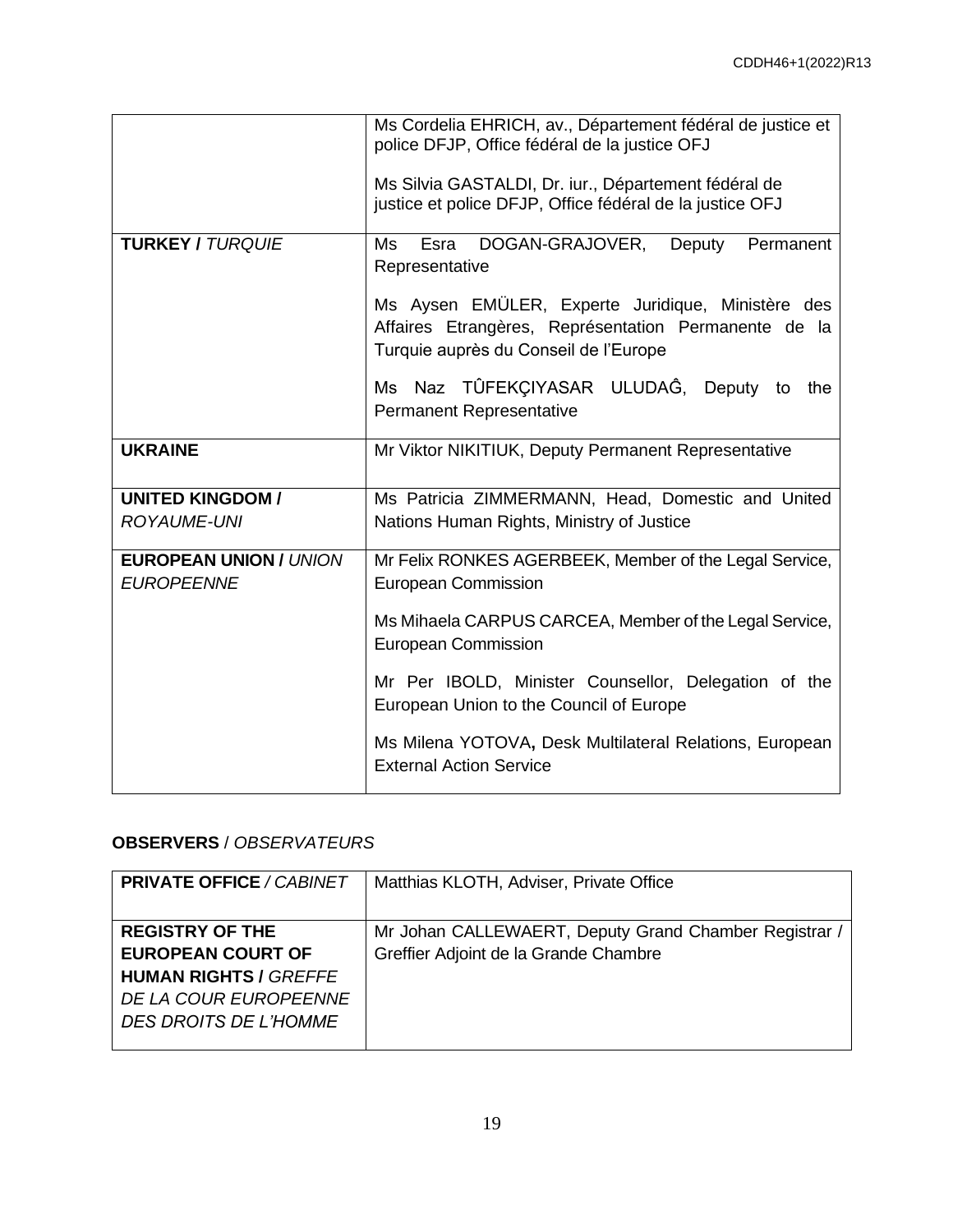| <b>DIRECTORATE OF LEGAL</b>                                                                                              | Mr Jörg POLAKIEWICZ, Director, Directorate of Legal Advice                                                                                                                                                     |
|--------------------------------------------------------------------------------------------------------------------------|----------------------------------------------------------------------------------------------------------------------------------------------------------------------------------------------------------------|
| <b>ADVICE AND PUBLIC</b>                                                                                                 | and Public International Law, Council of Europe                                                                                                                                                                |
| <b>INTERNATIONAL LAW /</b><br><b>DIRECTION DU CONSEIL</b><br><b>JURIDIQUE ET DU DROIT</b><br><b>INTERNATIONAL PUBLIC</b> | Ms Irene SUOMINEN, Directorate of Legal Advice and Public<br>International Law, Council of Europe<br>Ms Alina OROSAN, Representative of the Committee of Legal<br>Advisers on Public International Law (CAHDI) |

# **SECRETARIAT** / *SECRETARIAT*

| DG I - Human Rights and                                                                              | Mr Daniele CANGEMI, Head of Department, Department for                                                                                                                                                                                                                                                                              |
|------------------------------------------------------------------------------------------------------|-------------------------------------------------------------------------------------------------------------------------------------------------------------------------------------------------------------------------------------------------------------------------------------------------------------------------------------|
| <b>Rule of Law / Droits de l'</b>                                                                    | Human Rights, Justice and Legal Cooperation Standard                                                                                                                                                                                                                                                                                |
| Homme et État de droit                                                                               | Setting activities / Chef de service, Service des activités                                                                                                                                                                                                                                                                         |
| <b>Council of Europe</b>                                                                             | normatives en matière de droits de l'homme, justice et<br>coopération juridique                                                                                                                                                                                                                                                     |
|                                                                                                      | MILNER, Head of the Human<br><b>Rights</b><br>Mr<br>David                                                                                                                                                                                                                                                                           |
| DG I - Human Rights and<br>Rule of Law / Droits de l'<br>Homme et État de droit<br>Council of Europe | Intergovernmental Co-operation Division, Secretary of the<br>CDDH ad hoc negotiation group on the accession of the<br>European Union to the European Convention on Human<br>Rights / Secrétaire du Groupe de négociation ad hoc du<br>CDDH sur l'adhésion de l'Union européenne à la Convention<br>européenne des droits de l'homme |
| DG I - Human Rights and                                                                              | Ms Sorina LECLER, Assistant, Department for Human                                                                                                                                                                                                                                                                                   |
| <b>Rule of Law / Droits de l'</b>                                                                    | Rights, Justice and Legal Cooperation Standard Setting                                                                                                                                                                                                                                                                              |
| Homme et État de droit                                                                               | Activities/ Assistante, Service des activités normatives en                                                                                                                                                                                                                                                                         |
| Council of Europe                                                                                    | matière de droits de l'homme, justice et coopération juridique                                                                                                                                                                                                                                                                      |

# **INTERPRETERS / INTERPRÈTES**

DEVICTOR Grégoire

DEBURLET-SUTER Lucie

PEDUSSAUD Jean-Jacques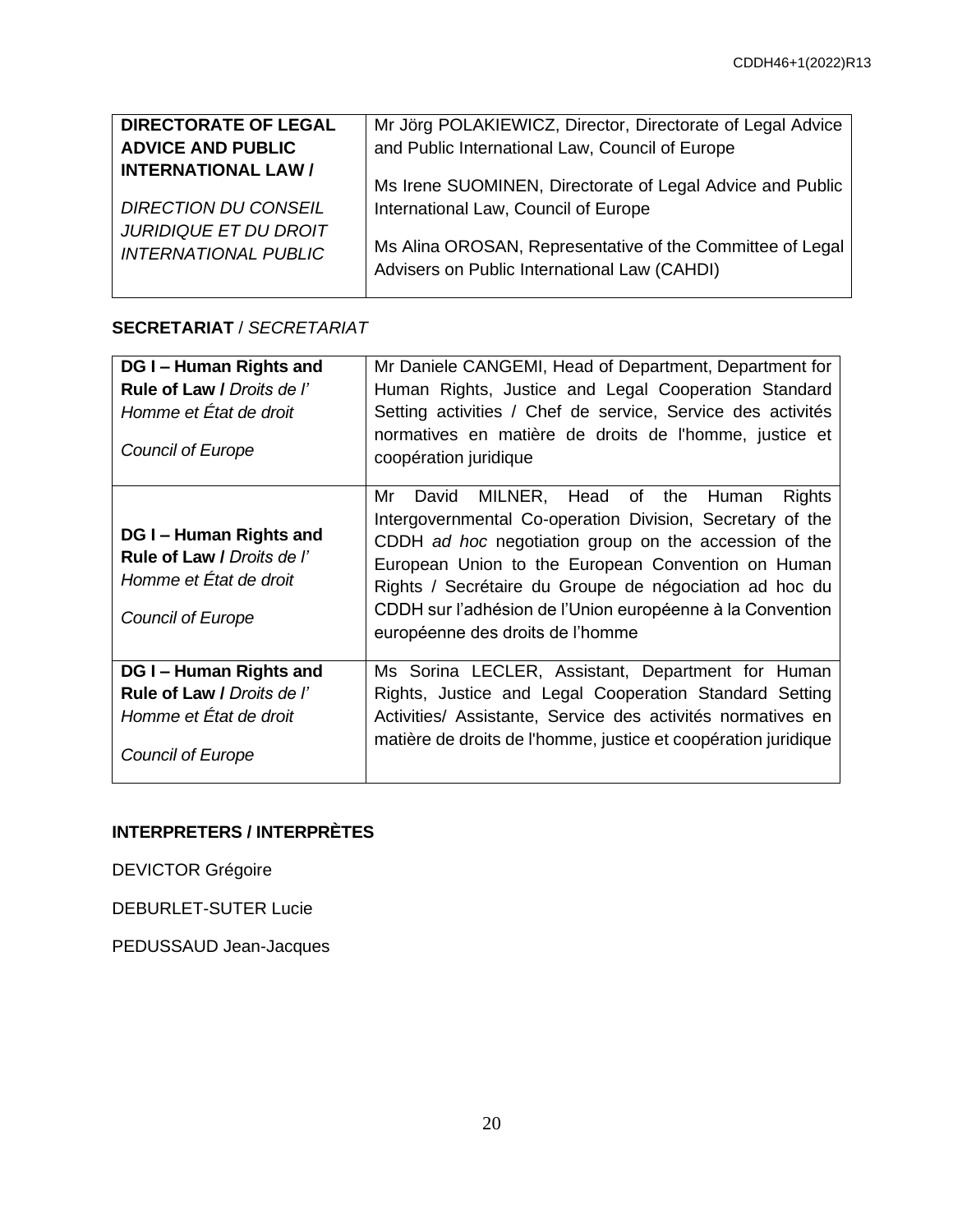## **APPENDIX III**

## *Provisionally agreed text for Article 3 of the Accession Agreement and corresponding paragraphs of the Explanatory Report*

## **Article 3 – Co-respondent mechanism**

1. Article 36 of the Convention shall be amended as follows:

a. the heading of Article 36 of the Convention shall be amended to read as follows: "Third party intervention and co-respondent";

b. a new paragraph 4 shall be added at the end of Article 36 of the Convention, which shall read as follows:

"4. The European Union or a member State of the European Union may become a corespondent to proceedings by decision of the Court in the circumstances set out in the Agreement on the Accession of the European Union to the Convention for the Protection of Human Rights and Fundamental Freedoms. A co-respondent is a party to the case. The admissibility of an application shall be assessed without regard to the participation of a corespondent in the proceedings."

2. Where an application is directed against one or more member States of the European Union, the European Union may become a co-respondent to the proceedings in respect of an alleged violation notified by the Court if it appears that such allegation calls into question the compatibility with the rights at issue defined in the Convention or in the protocols to which the European Union has acceded of a provision of European Union law, including decisions taken under the Treaty on European Union and under the Treaty on the Functioning of the European Union, notably where that violation could have been avoided only by disregarding an obligation under European Union law. **The Court shall make available to the European Union information concerning all such applications that are communicated to its member States.**

3. Where an application is directed against the European Union, the European Union member States may become co-respondents to the proceedings in respect of an alleged violation notified by the Court if it appears that such allegation calls into question the compatibility with the rights at issue defined in the Convention or in the protocols to which the European Union has acceded of a provision of the Treaty on European Union, the Treaty on the Functioning of the European Union or any other provision having the same legal value pursuant to those instruments, notably where that violation could have been avoided only by disregarding an obligation under those instruments. **The Court shall make available to the member States of the European Union information concerning all such applications that are communicated to the European Union**.

4. Where an application is directed against and notified to both the European Union and one or more of its member States, the status of any respondent may be changed to that of a co-respondent if the conditions in paragraph 2 or paragraph 3 of this article are met.

**4a. The Court shall make available to the European Union information concerning all cases communicated to its member States and make available to the latter information concerning all cases communicated to the European Union.**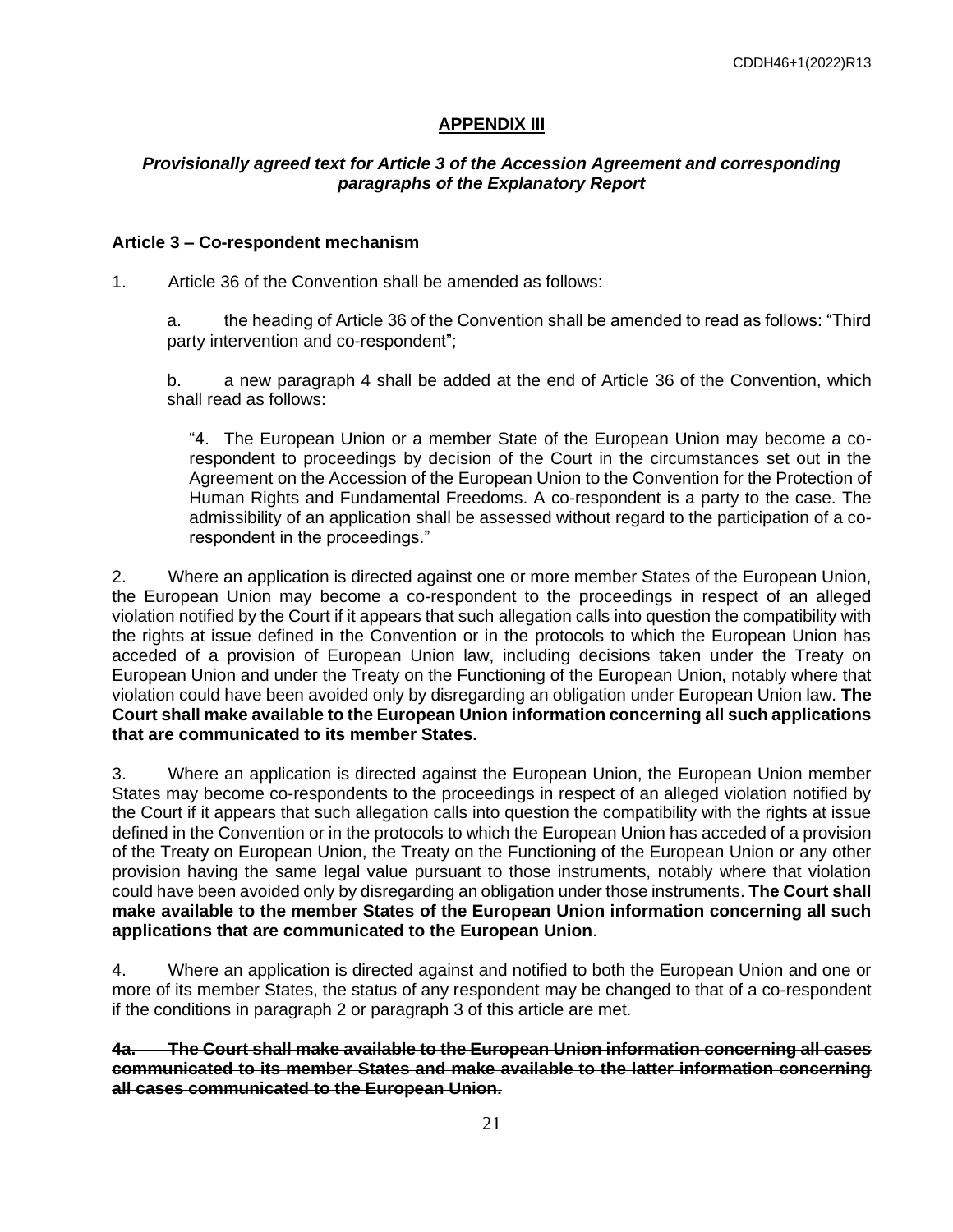5. The European Union or its member States may become a co-respondent, either by accepting an invitation from the Court or upon their initiative. The Court admits a co-respondent by decision if the conditions in paragraphs 2 or 3 of this article are met according to a reasoned assessment by the European Union. Before a High Contracting Party becomes co-respondent, the Court shall grant the applicant an opportunity to state its views on the matter.

The admission of the co-respondent does not prejudge the Court's decision on the case.

**5a. The Court terminates the co-respondent mechanism by decision at any stage of the proceedings only if the conditions in paragraph 2 or 3 of this article are no longer met according to a reasoned assessment by the European Union. Before the co-respondent mechanism is terminated, the Court shall grant the applicant an opportunity to state its views on the matter.**

6. In proceedings to which the European Union is a co-respondent, if the Court of Justice of the European Union has not yet assessed the compatibility with the rights at issue defined in the Convention or in the protocols to which the European Union has acceded of the provision of European Union law as under paragraph 2 of this article, sufficient time shall be afforded for the Court of Justice of the European Union to make such an assessment, and thereafter for **the all** parties to make observations to the Court. The European Union shall ensure that such assessment is made quickly so that the proceedings before the Court are not unduly delayed. The provisions of this paragraph shall not affect the powers of the Court.

7. If the violation in respect of which a High Contracting Party is a co-respondent to the proceedings is established, the respondent and the co-respondent shall be jointly responsible for that violation**[, unless the Court, on the basis of the reasons given by the respondent and the corespondent, and having sought the views of the applicant, decides that only one of them be held responsible]**.

8. This article shall apply to applications submitted from the date of entry into force of this Agreement.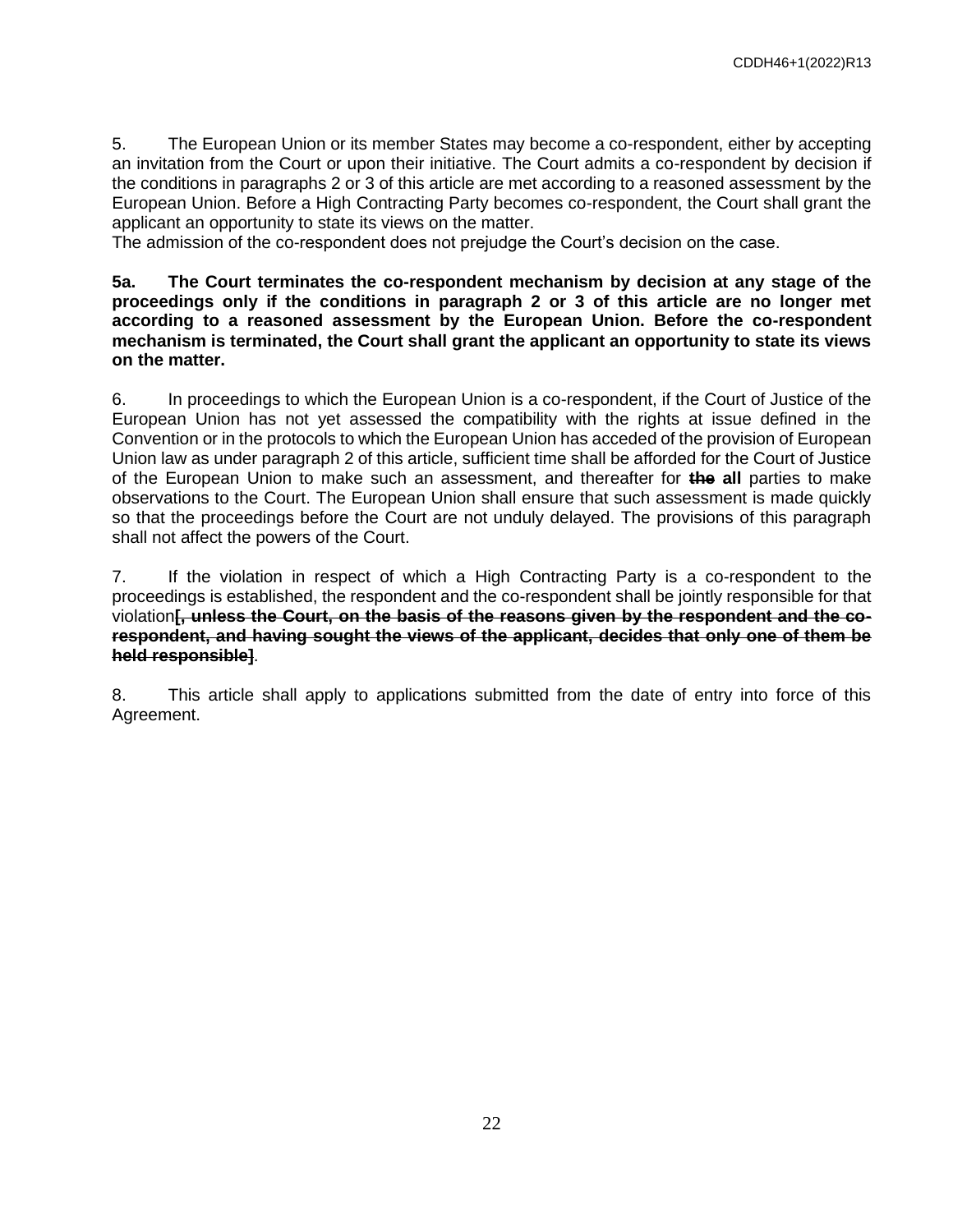## *Corresponding paragraphs of the explanatory report*

## *Termination of the co-respondent mechanism*

58. In the course of the proceedings, it may become apparent that the material conditions for the application of the co-respondent mechanism in Article 3, paragraph 2 or 3, as the case may be, no longer apply. In those circumstances, there would be no longer a legitimate reason to continue the application of the co-respondent mechanism, as the proper administration of justice would not require that a High Contracting Party is maintained as co-respondent if it is neither responsible for a violation nor capable of remedying it. On that basis, Article 3, paragraph 5a. provides for a possibility to terminate the co-respondent mechanism. Such termination shall in principle represent the *actus contrarius* to that mechanism's original application. Therefore, the Court will decide according to a renewed assessment by the EU - to be provided through a reasoned declaration in writing - of the material conditions for applying the co-respondent mechanism on the basis of the applicable EU law, the conclusion of which will be considered as determinative and authoritative

59. Article 3, paragraph 5a. requires that the views of the **other parties to the proceedings, notably the** applicant**,** are heard. To that effect, the Court will inform the **applicant other parties** of the assessment and set a short time limit for possible comments. The Court will submit the comments to the EU and set a short time limit to provide the EU with the possibility to reconsider its assessment in light of these comments. The co-respondent mechanism shall not be terminated for any reasons other than the fact that the material conditions for applying the mechanism no longer apply.

### *Information concerning potential co-respondent cases*

59a. Article 3, paragraph**s 2 and 3** 4a. of the Accession Agreement state**s** that the Court shall make available information to the EU concerning all cases communicated to its member States and make available to the latter information concerning all cases communicated to the EU. The aim of **these this** provision**s** is to ensure that the EU and its member States will be in a position to determine in which cases to initiate the co-respondent mechanism, as well as – in proceedings to which the EU would become co-respondent – to identify in which of these cases to initiate the *prior involvement*procedure under Article 3, paragraph 6.

#### *Effects of the co-respondent mechanism*

62. As noted above, it is a special feature of the EU legal system that acts adopted by its institutions may be implemented by its member States and, conversely, that provisions of the EU founding treaties established by its member States may be implemented by institutions, bodies, offices or agencies of the EU. Therefore, the respondent and the co-respondent(s) are **normally** held jointly responsible for any alleged violation in respect of which a High Contracting Party has become a corespondent. **The Court may, however, hold only the respondent or the co-respondent(s) responsible for a given violation on the basis of the reasons given by the respondent and the co-respondent, and having sought the views of the applicant. Apportioning responsibility separately to the respondent and the co-respondent(s) on any other basis would entail the risk that the Court would assess the distribution of competences between the EU and its member States. It should also be recalled that the Court in its judgments rules on whether there has been a violation of the Convention and not on the validity of an act of a High Contracting Party or of the legal provisions underlying the act or omission that was the subject of the complaint.**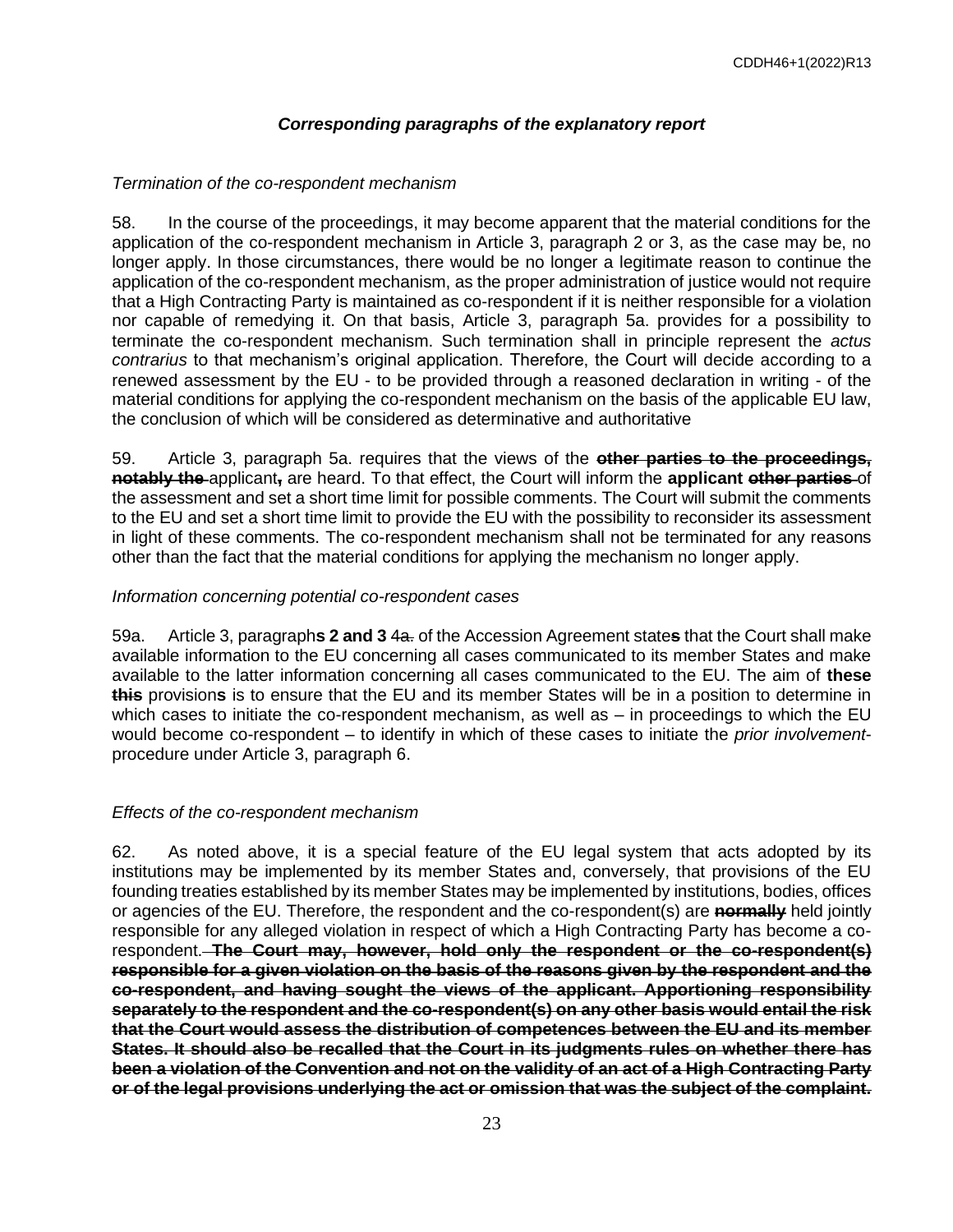### **This is without prejudice to Article 2, paragraph 3 of this Agreement on reservations made by High Contracting Parties in accordance with article 57 of the Convention.**

### *Prior involvement of the CJEU in cases in which the EU is a co-respondent*

65. Cases in which the EU may be a co-respondent arise from individual applications concerning acts or omissions of EU member States. The applicant will first have to exhaust domestic remedies available in the national courts of the respondent member State. These national courts may or, in certain cases, must refer a question to the CJEU for a preliminary ruling on the interpretation and/or validity of the EU act at issue (Article 267 of the TFEU). Since the parties to the proceedings before the national courts may only suggest such a reference, this procedure cannot be considered as a legal remedy that an applicant must exhaust before making an application to the Court. However, without such a preliminary ruling, the Court would be required to adjudicate on the conformity of an EU act with human rights, without the CJEU having had the opportunity to do so, by ruling on, as the case may be, the validity or interpretation of a provision of secondary law **or the interpretation** of a provision of primary law.

66. Even though this situation is expected to arise rarely, it was considered desirable that an internal EU procedure be put in place to ensure that the CJEU has the opportunity to assess the compatibility with the rights at issue defined in the Convention or in the protocols to which the European Union has acceded of the provision of EU law which has triggered the participation of the EU as a co-respondent **(the "prior involvement of the CJEU")**. **Assessing the compatibility with the Convention shall mean to rule on the validity or the interpretation of a legal provision contained in acts of the EU institutions, bodies, offices or agencies, or on the interpretation of a provision of the TEU, the TFEU or of any other provision having the same legal value pursuant to those instruments. Such assessment should take place before the Court decides on the merits of the application. This procedure, which is inspired by the principle of subsidiarity, only applies in cases in which the EU has the status of a co-respondent. It is understood that the parties involved – including the applicant, who will be given the possibility to obtain legal aid – will have the opportunity to make observations in the procedure before the CJEU.**

66a. Determining whether it is necessary to initiate the prior involvement of the CJEU under Article 3, paragraph 6 **presupposes depends upon** a **finding by the EU** of whether **the CJEU has already undertaken the assessment described in paragraph 66**the applicable rules of EU law. **Therefore, in a similar manner as for the procedure of assessing whether the criteria for triggering the co-respondent mechanism are met (Article 3, paragraph 5), the prior involvement of the CJEU will be initiated according to an assessment by the EU of the applicable EU law.** This finding **this assessment** by the EU will be considered as determinative and authoritative**, as is the case for the conclusion by which the co-respondent mechanism is triggered under Article 3, paragraph 5**. **Insofar as possible, the EU will examine the need to initiate the prior involvement procedure at the same time as examining the need to trigger the co-respondent mechanism.**

66b. **If the prior involvement of the CJEU applies**, assessing the compatibility with the Convention shall mean to rule on the validity or the interpretation of a legal provision contained in acts of the EU institutions, bodies, offices or agencies, or on the interpretation of a provision of the TEU, the TFEU or of any other provision having the same legal value pursuant to those instruments. **The CJEU will not assess the act or omission complained of by the applicant, but the EU legal basis for it. Such The** assessment should take place before the Court decides on the merits of the application. This procedure, which is inspired by the principle of subsidiarity, only applies in cases in which the EU has the status of a co-respondent. It is understood that **the** parties involved – including the